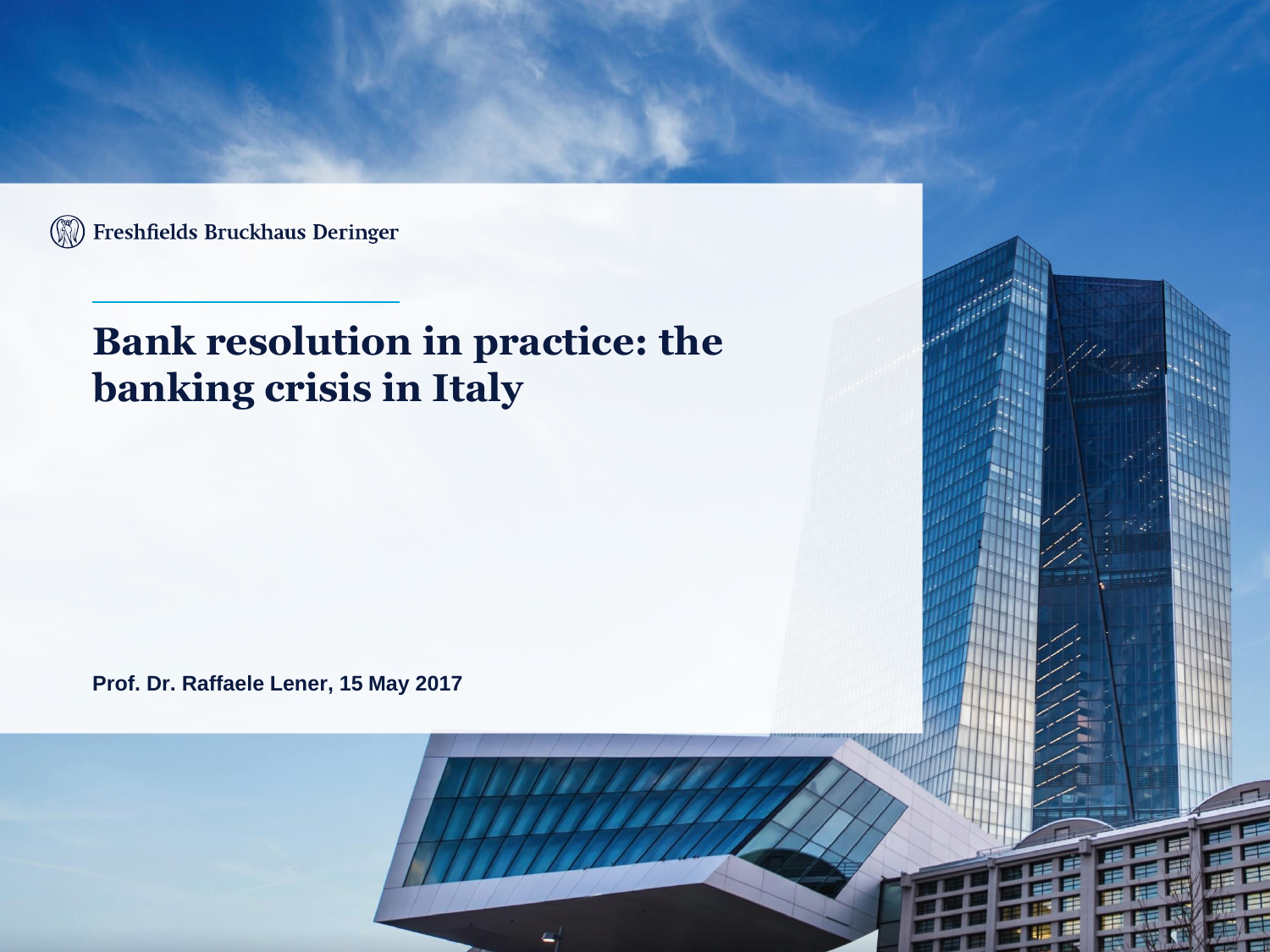

Summary: 1. The implementation of the BRRD under Italian law. - **2.** The resolution of Banca Marche, Banca Popolare dell'Etruria e del Lazio, Carichieti, and Cassa di Risparmio di Ferrara. - **3.** Financing the resolution (from deposit guarantee schemes to voluntary schemes through resolution funds: sharing the burdens). - **4.** NPL disposal and recapitalizations: financing a (market) solution in order to avoid resolution. Lessons learnt from the experience of Atlante 1 and Atlante 2. - **5.** MPS's precautionary recapitalization: where do we stand?. - **6.** Conclusions.

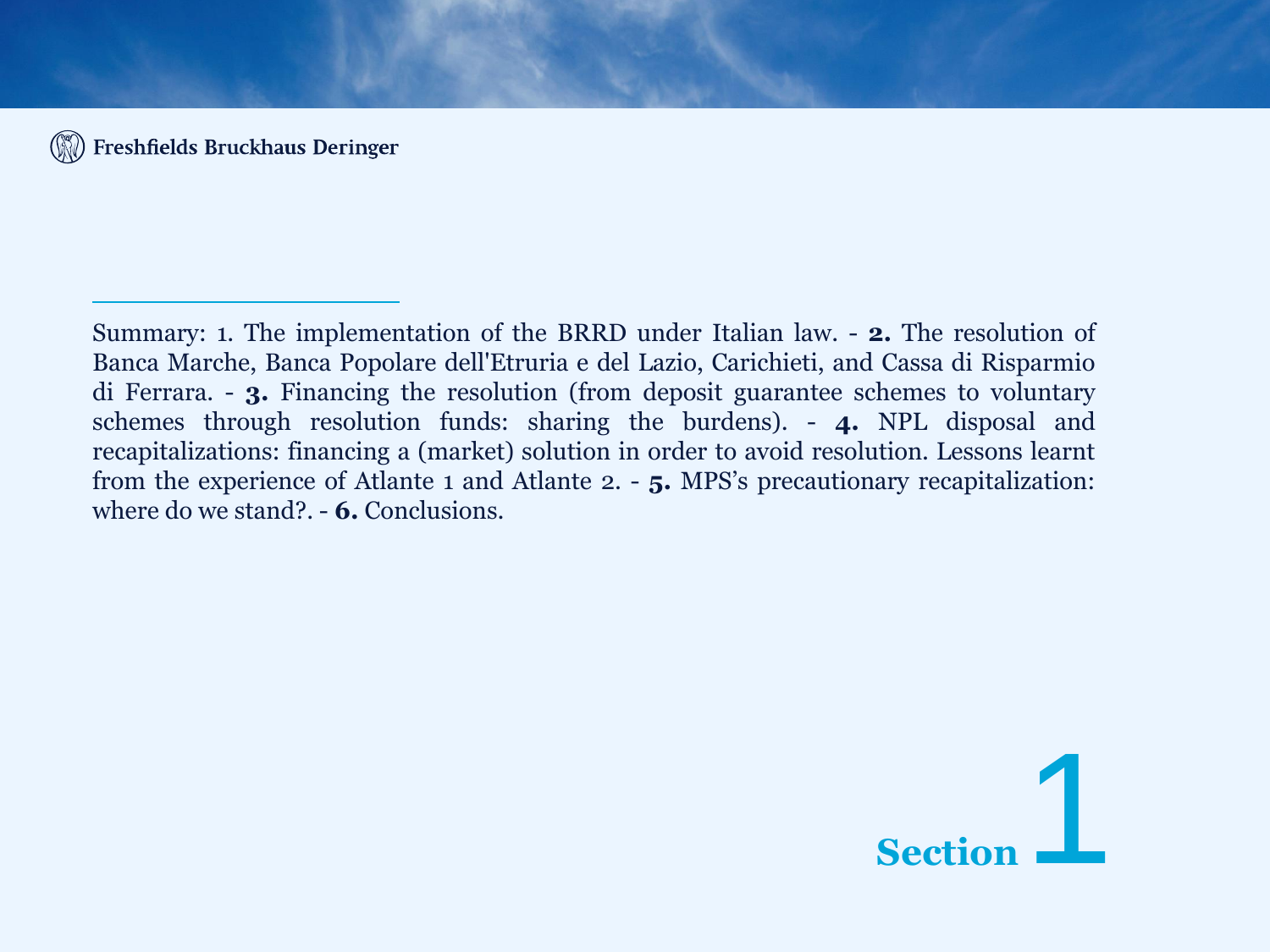## **1. Implementing of the BRRD under Italian law**

As is well known, the word "bankruptcy" derives from the Italian *banca rotta* which literally means "broken bench".

*In Roman times those who traded money (bankers and currency-changers) used to stand before a bench called a mensa argentaria upon which they laid the cash needed for their daily business. The terms "banker" and "bankruptcy" derive from such ancient practice. They subsequently passed into the English language due to the famous bankers from Florence and Siena that were active throughout Europe during the Middle Ages.*

*Tuscan bankers, like the ancient Romans, used to set out their money on a wooden bench, hence the name of bankers. If a banker could not meet his obligations, his bench would immediately be broken, which would prevent him from continuing in the banking business: bankruptcy.* 

Etymology may be misleading. Despite the origin of the term bankruptcy, Italian banks have never technically gone bankrupt. Instead, as happens in other jurisdictions, Italian banks have been subject to a special administrative regime of bank insolvency that has placed their failure outside the jurisdiction of bankruptcy courts.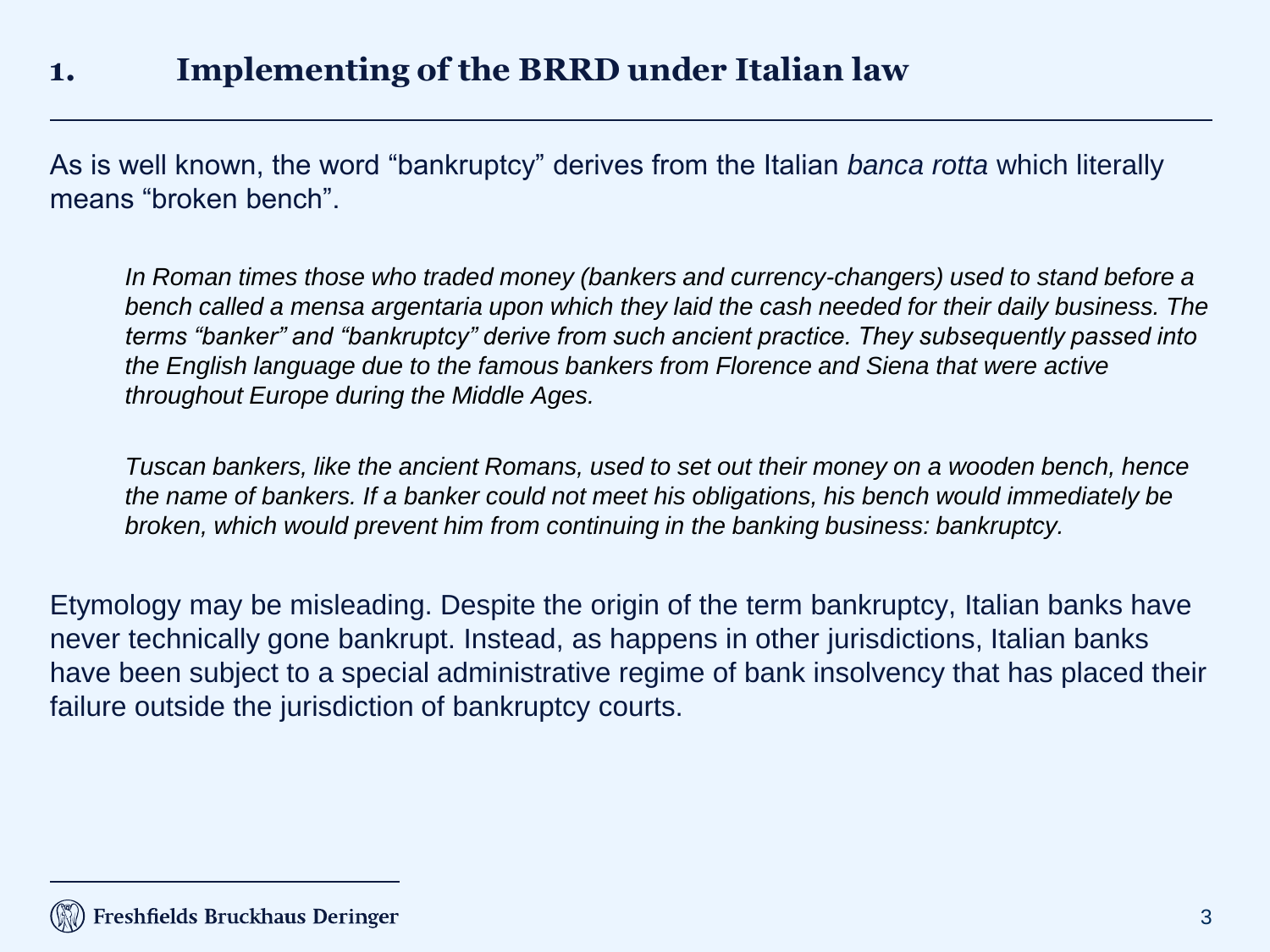## **1. Implementing of the BRRD under Italian law -** *Cont***.**

Before the BRRD implementing measures came into force, the Italian legal framework on banking crises was based upon two pre-insolvency and insolvency procedures: special administration (*amministrazione straordinaria*) and compulsory administrative liquidation (*liquidazione coatta amministrativa*). Therefore, even before the BRRD (and the SSM/SRM Regulations) the ordinary bankruptcy procedure (*fallimento*) did not apply to banks.

To some extent, it may be said that under the previous regime (*i.e.* under the Italian Banking Law of 1936 as well as under the Consolidated Banking Act of 1993), Italian supervisory practices already envisaged unwritten "resolution tools" which often relied upon bailouts. Such unwritten tools were used in combination with the administrative insolvency procedures (*amministrazione straordinaria* and *liquidazione coatta amministrativa*).

Under such regime, banking crises were often "resolved" by supporting the sale of the business or the branches of the failing bank to a market participant, generally to a different Italian bank *in bonis*. Thus, the purchasing bank would take on all the assets and liabilities of the failing bank, thereby avoiding "value disruption" and, most important, "ensuring business continuity", objectives that are now expressly taken into account by the BRRD.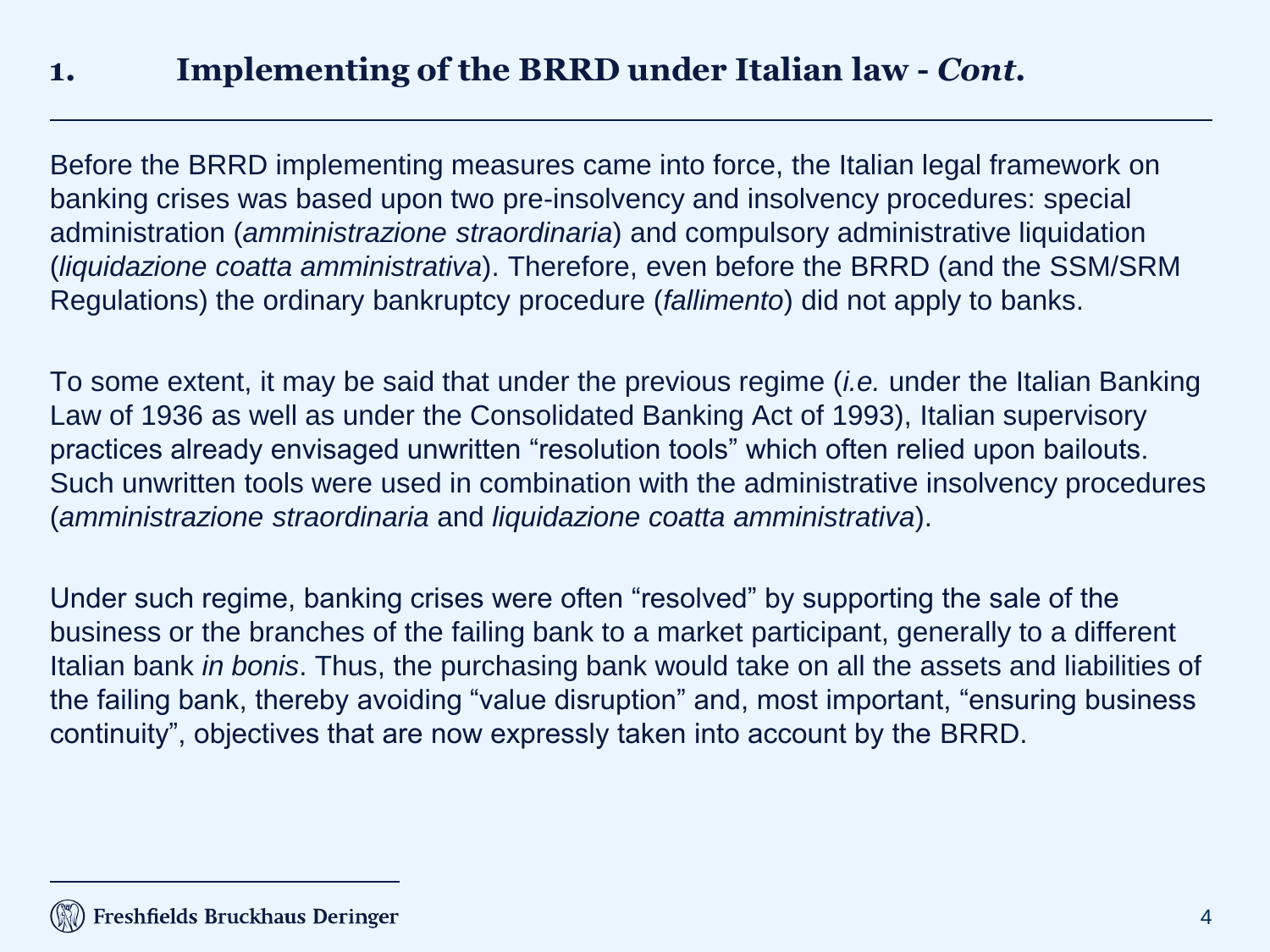## **1. Implementing of the BRRD under Italian law -** *Cont***.**

These old practices ensured full protection to creditors (including all depositors) and were usually financed by the State, which covered the difference in value between the assets and the liabilities taken on by the purchaser (known as "imbalance", sbilancio). The purpose was not to favour moral hazard, but to protect depositors.

*From 1974 onwards, public financial support was in many cases provided in accordance with the provisions of a Ministerial Decree (dated 27 September 1974, known as Decreto Sindona), which allowed the Bank of Italy to grant advances for 24 months at a low interest rate (since this was a form of indirect public support it was subsequently prohibited by article 123 TFUE.*

Many things have changed since the 1993 Consolidated Banking Act (*Testo unico bancario*) came into force and then incorporated Directive 19/94/EC (deposit guarantee scheme). Since the late nineties, all Italian banks have been required to be members of a deposit guarantee scheme and to contribute to its funding. The most important Italian scheme is the Interbank Deposit Protection Fund (FITD), a private-law consortium established in 1987 on a voluntary basis, which became the mandatory scheme in 1996 with the implementation of the aforementioned Directive.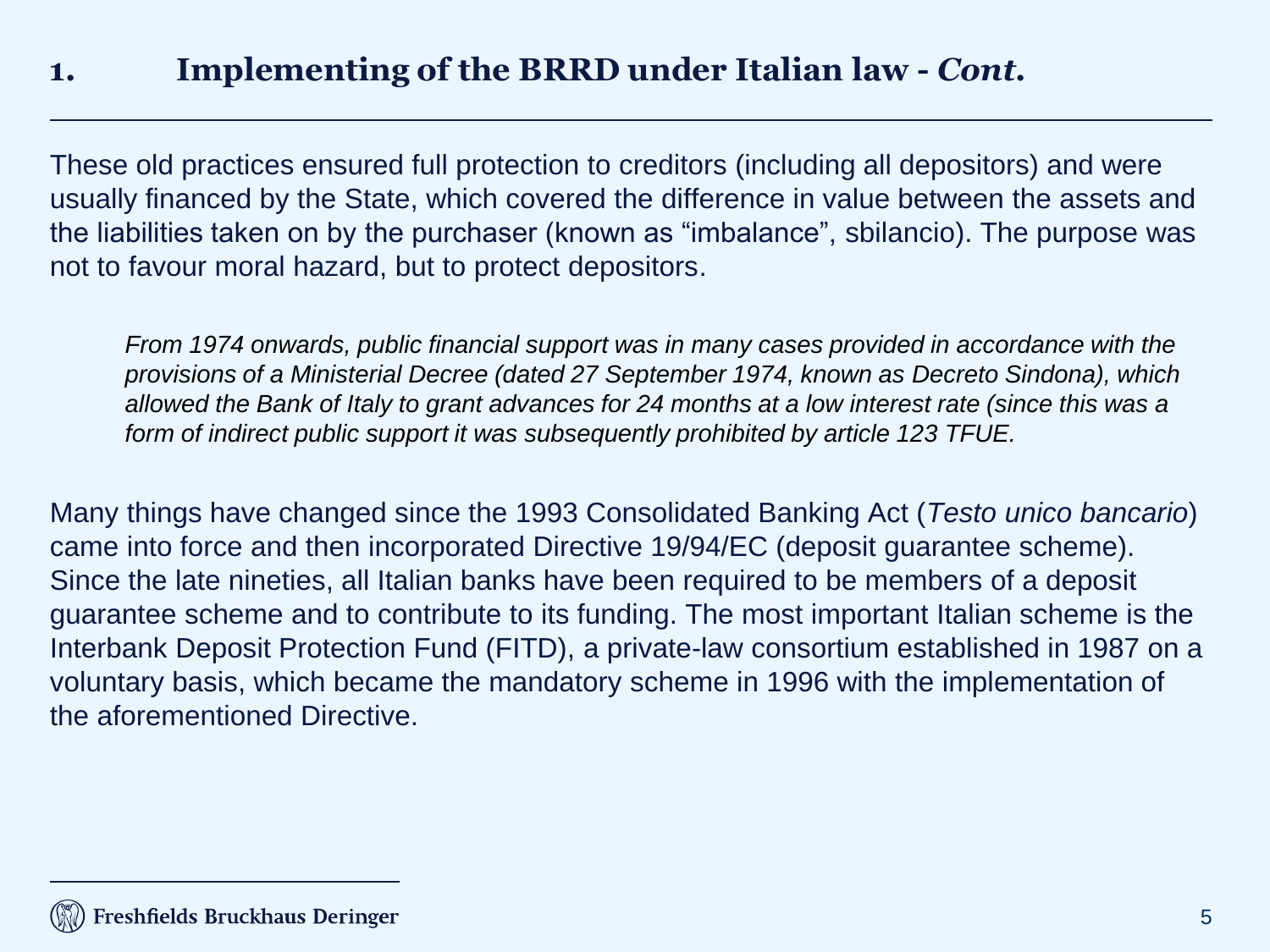Since the very beginning, in addition to reimbursing depositors, the FITD has also intervened to finance and support the transfer of assets and liabilities of failing banks in compulsory liquidation (*liquidazione coatta amministrativa*) to other market participants. In other cases, it has provided the funding needed by ailing banks under special administration (*amministrazione straordinaria*).

*Occasionally, in order to deal with the more severe crises, the intervention of the Italian DGS needed to be backed by extra public interventions and ad hoc legislative measures. This was the case of the crisis which hit Banco di Napoli in the Nineties. In order to resolve the crisis, the Italian Government passed Decreto Legge no. 497/1996, article 1 of which authorized the Treasury "to underwrite one or more capital increases […]". Along with the extraordinary public recapitalization, an SPV known as an "SGA" (Società Gestione Attivi s.p.a) was incorporated for the purpose of managing and possibly recovering the depreciated liabilities which we now call "non-performing loans" (NPL). Depriving Banco di Napoli of its NPL made it possible for the Bank of Italy to promote the sale of its (good) business to another market participant (Sanpaolo, subsequently Intesa Sanpaolo).*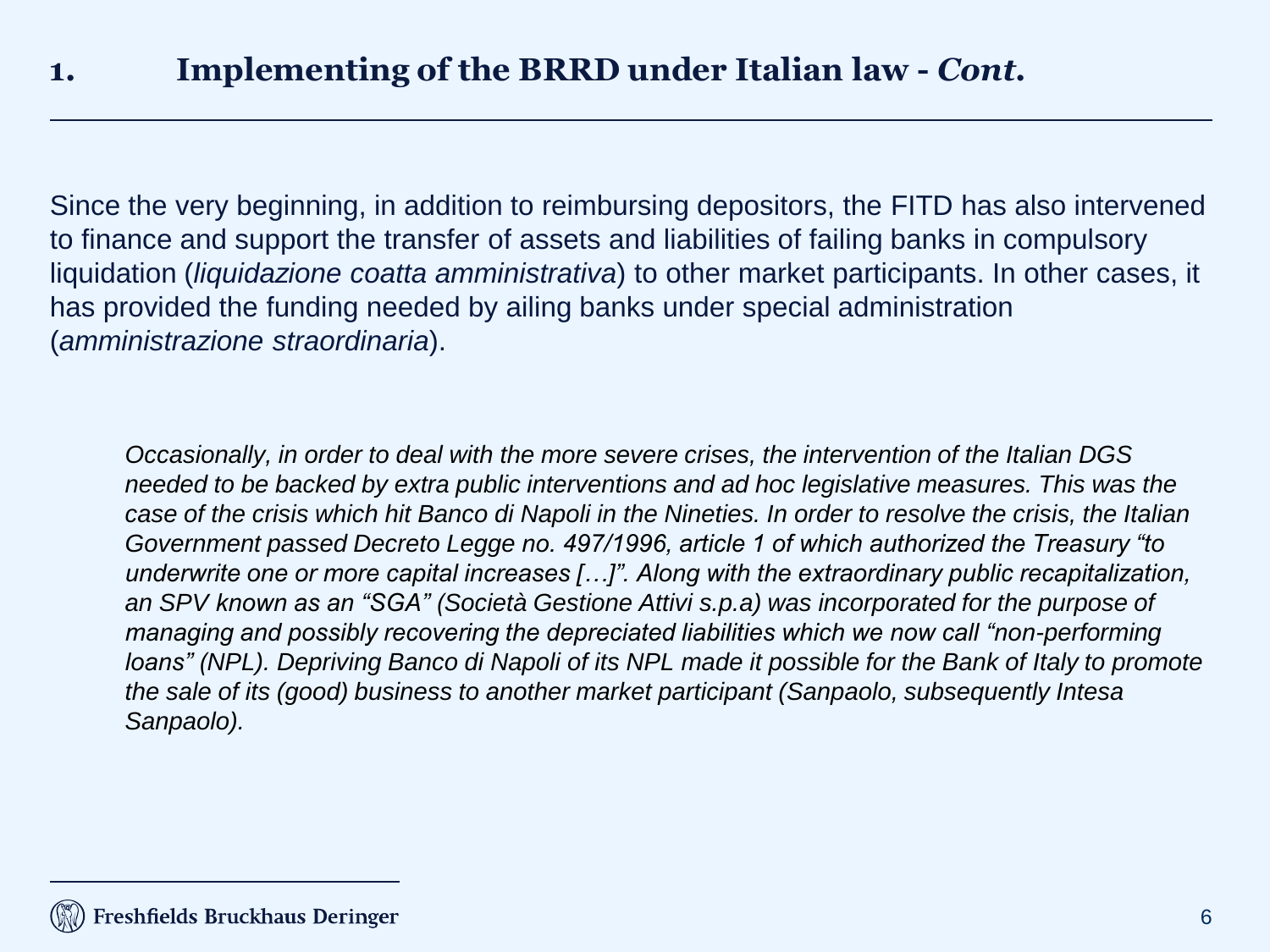## **1. Implementing of the BRRD under Italian law -** *Cont***.**

The above mix of written and unwritten rules allowed the Italian supervisory authorities to deal with banking crises and to protect all creditors. This sometimes meant that the taxpayer had to bear the costs of the crisis (in full or in part).

This being the context, it can be argued that the BRRD has introduced tools that were not previously unknown in Italy (*e.g*. asset separation, bad banks, SPVs) alongside brand new provisions, such as the bail-in (the latter being so new that the Italian legislator has not even tried to provide it with an Italian translation).

The main differences between the earlier approach to banking insolvency and the new framework are as follows:

- $\checkmark$  the previous regime was based on informal arrangements prompted by the Bank of Italy, but the BRRD has introduced specific and detailed provisions governing processes that were previously carried out on an informal basis. The sale of the business, asset separation and the establishment of bad banks are now tools expressly regulated by a written law: this has superseded the former Italian unwritten "customary law" (*tantum valet consuetudo ubi lex scripta non est*…);
- $\checkmark$  the new resolution tools including the bail-in are intended to avoid as far as possible public interventions (save for the government financial stabilization tools) in order to protect taxpayers.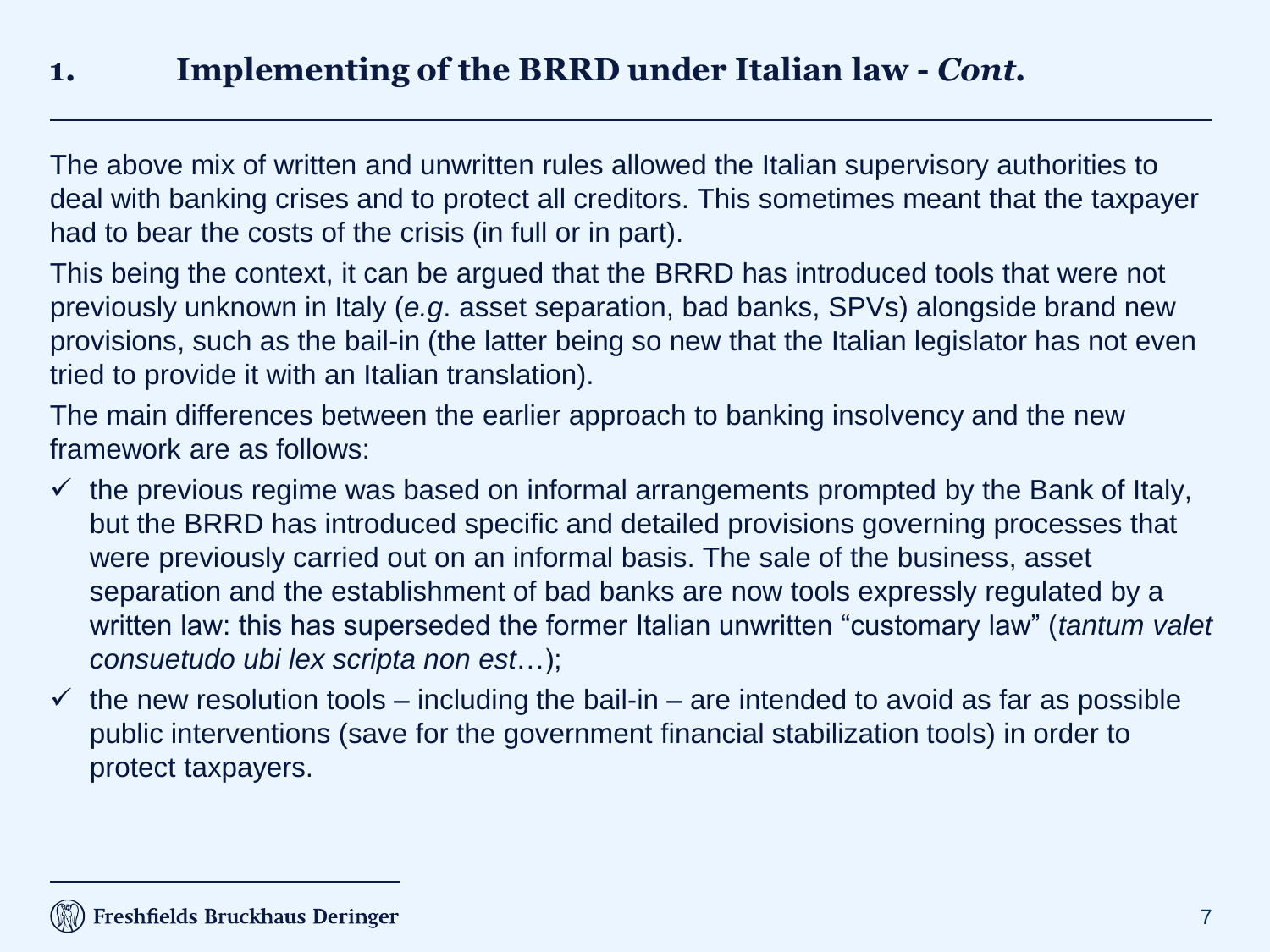## **1. Implementing of the BRRD under Italian law -** *Cont***.**

Indeed, in this new world a bank's losses will first be borne by those that have invested in the risk capital (shareholders) and then by those who have financed the bank (creditors, who will bear the loss in accordance with the very particular creditor hierarchy envisaged by EU law). However, while it is clear that the *internal* recapitalisation of banks is a general solution and will tend to be an alternative to winding up (e.g. *liquidazione coatta amministrativa*), where there is a public interest, resolution may sit alongside the existing insolvency procedures.

The application of the new "tools" does not mean that an ordinary administrative procedure cannot take place *at the same time as* or *in combination with* the resolution procedure, for example in relation to the bank's individual liabilities.

Nonetheless, where a bank is subject to a mixed resolution-winding up procedure, the liabilities subject to resolution (and to bail-in) are undoubtedly excluded from the scope of application of the national rules on failing companies.

In other words, even if the two systems operate together, they necessarily operate on separate parts of the assets: ordinary insolvency rules do not apply to the area of the resolution subject to bail-in.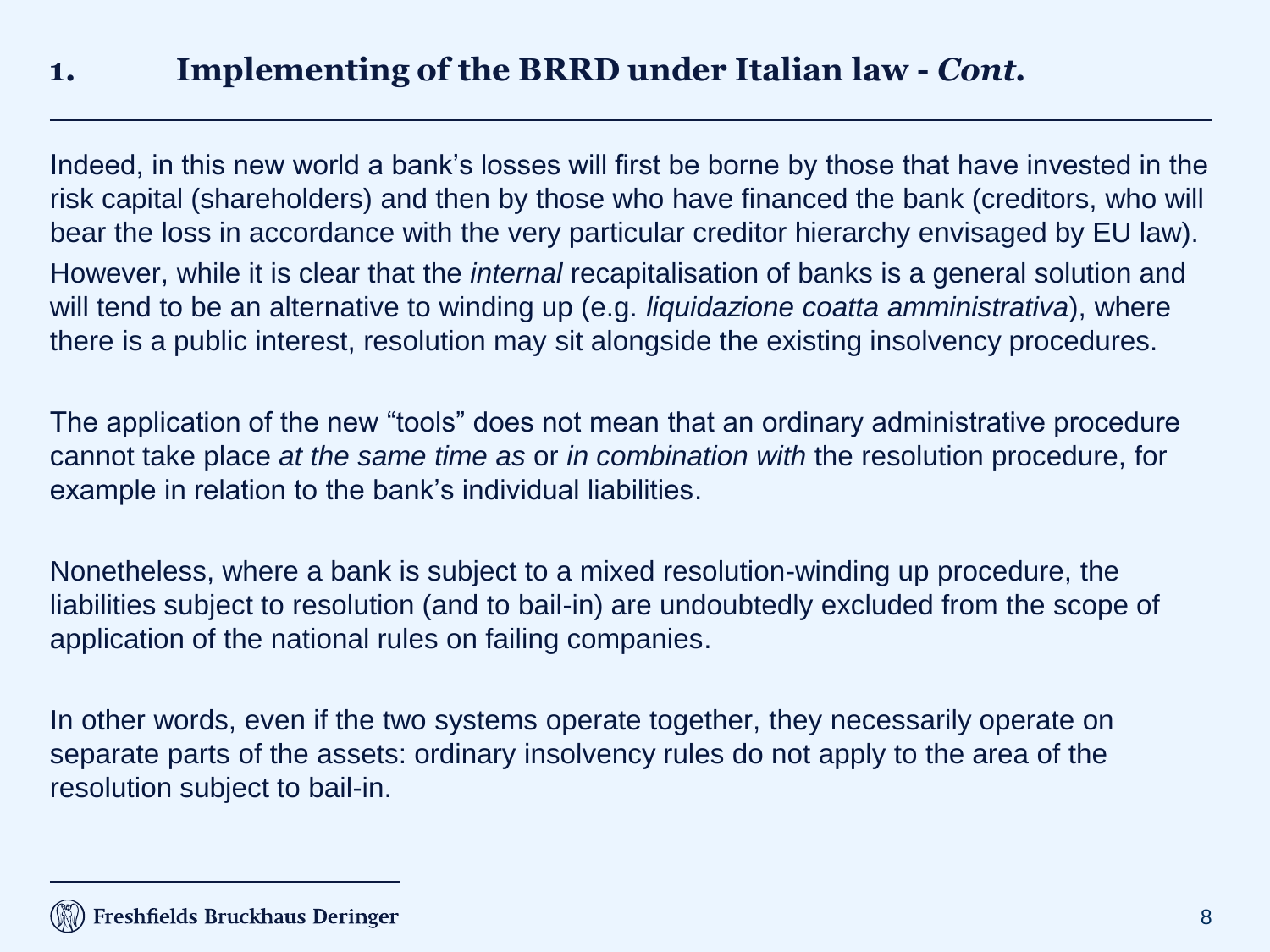*This is indirectly confirmed by Decreto Legge no. 183/2015, which resolved the crises of four Italian banks by using both new tools (write-down of claims, bridge institution) and pre-existing tools (compulsory administrative liquidation, winding up). In fact, it required a specific intervention from the legislator to ensure the co-existence of the different measures, which proves that the new system may not always be self-sufficient, i.e. it needs additional detailed rules to operate in the context of an insolvency law which has not yet been adapted to the new ground-breaking tools.*

*Essentially, this is because the "resolution procedure" is not an insolvency procedure within the strict sense of the term. A full or partial write-down of a bank's liabilities entails the cancellation of certain parties' credit positions with the consequence that they cannot, even in theory, participate in the distribution of any remaining assets. There is no joint participation. There is no (ex ante) par condicio creditorum. The resolution measure cancels the claims of those affected in order to bring forward the final effect of a winding up procedure, but in a different manner which may lead to a different treatment of creditors (even though the latter are entitled to apply for compensation in accordance to the NCWO principle).*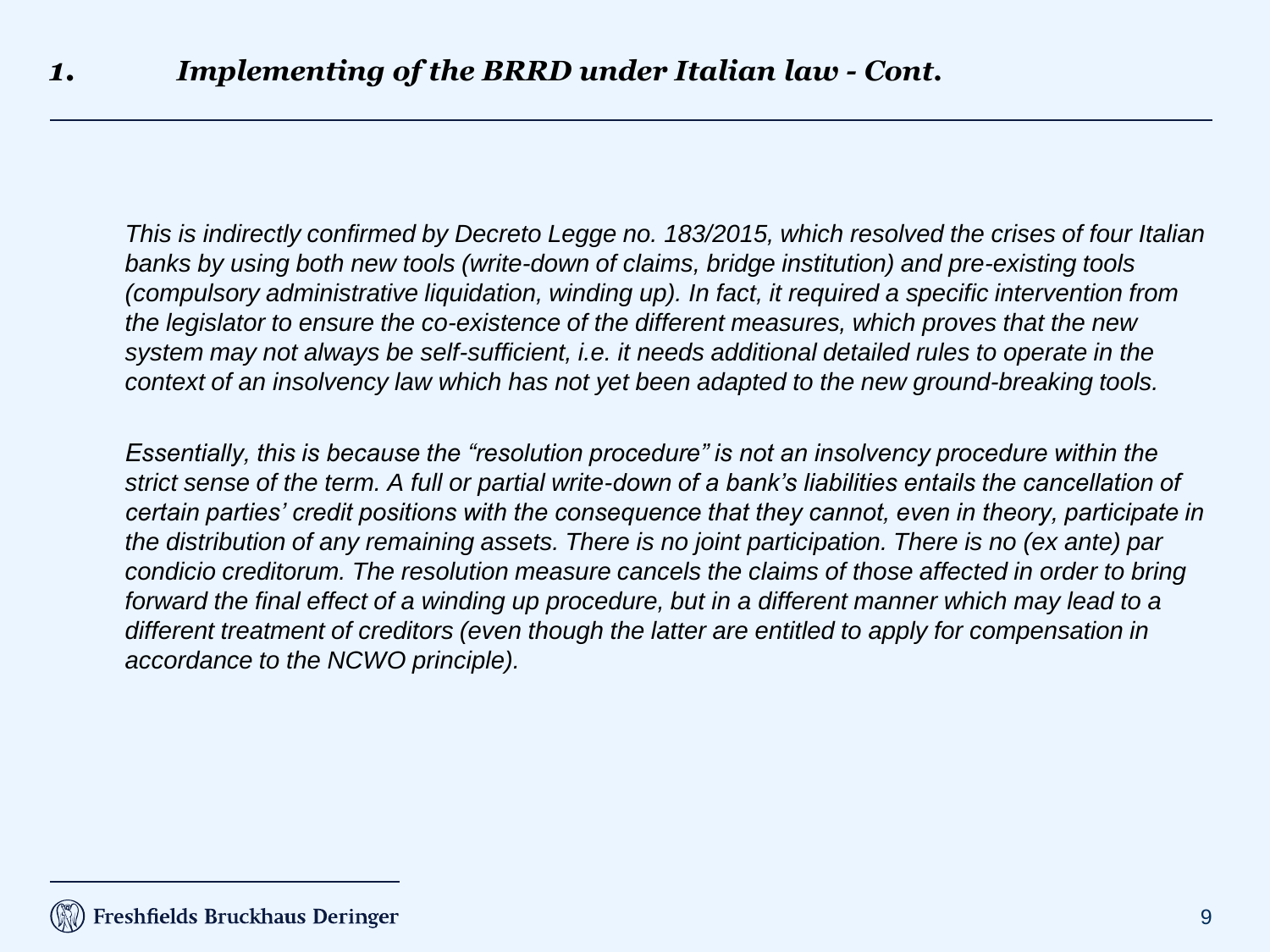### **2. The resolution of Banca Marche, Banca Popolare dell'Etruria e del Lazio, Carichieti, and Cassa di Risparmio di Ferrara.**

In November 2015, the Bank of Italy intervened to resolve the crisis at four banks (the "4 banks").

These were small or medium-sized banks whose total market share came to about 1% of Italian deposits.

The resolution of the 4 banks followed the transposition of the BRRD into Italian law (Legislative Decree no. 180 of 16 November 2015).

Despite the fact that the bail-in tool only became fully applicable at a later date (on 1 January 2016), the 4 banks underwent a "quasi bail-in" since the resolution actions taken by the Bank of Italy included the immediate write down of equity and subordinated debt holders (on 22 November 2015).

Subsequently, four good/bridge banks were established, whilst the original banks became "residual boxes" incorporating their losses and loss-absorbing instruments.

A single bad bank was also set up with the sole aim of taking on the bad assets of all the original banks.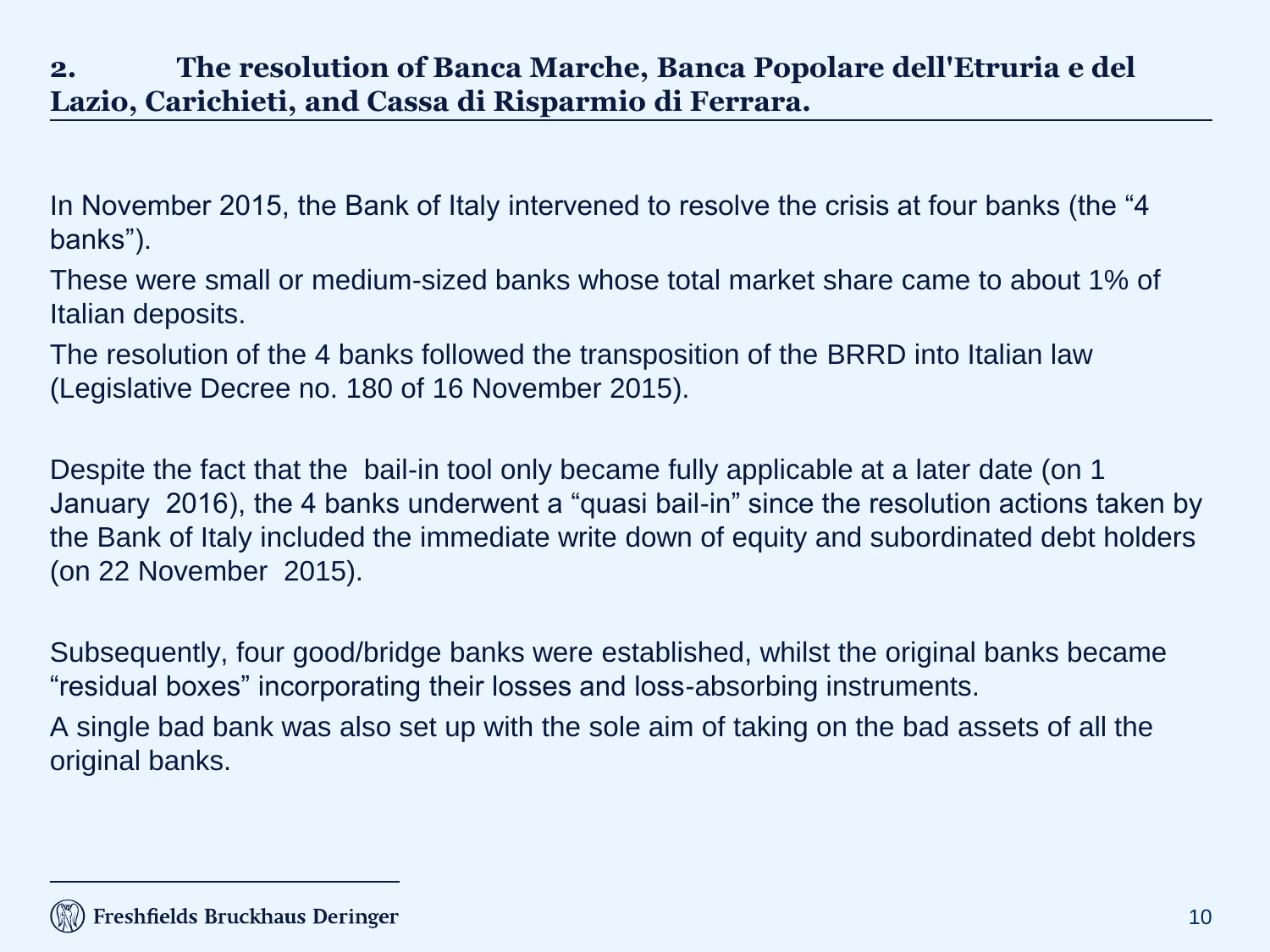### **2. The resolution of Banca Marche, Banca Popolare dell'Etruria e del Lazio, Carichieti, and Cassa di Risparmio di Ferrara. –** *Cont***.**

In order to reduce the liabilities of the resolved entities, the Bank of Italy wrote-off the share capital and all subordinated liabilities, extinguishing the corresponding administrative and ownership rights. This provided a small contribution to the resolution, which needed to be financed by the *ad hoc* Italian Resolution Fund. The latter provided:

- the equity capital to the bridge banks (3.6 billion euro);
- the financial resources needed by the bad bank.

The Resolution Fund acquired its capital through contributions and facilities made available by the Italian banking sector. In order to keep the "quasi bail-in" to a minimum, and to avoid resorting to state aid, three large Italian banks (Unicredit, Intesa and UBI) provided advances.

As a result, no taxpayers' money was used in the process. The entire cost of the four resolution procedures was borne first by the banks' shareholders and subordinated bondholders and then by the Italian banking system as a whole (through its ordinary and extraordinary contributions to the Italian Resolution Fund).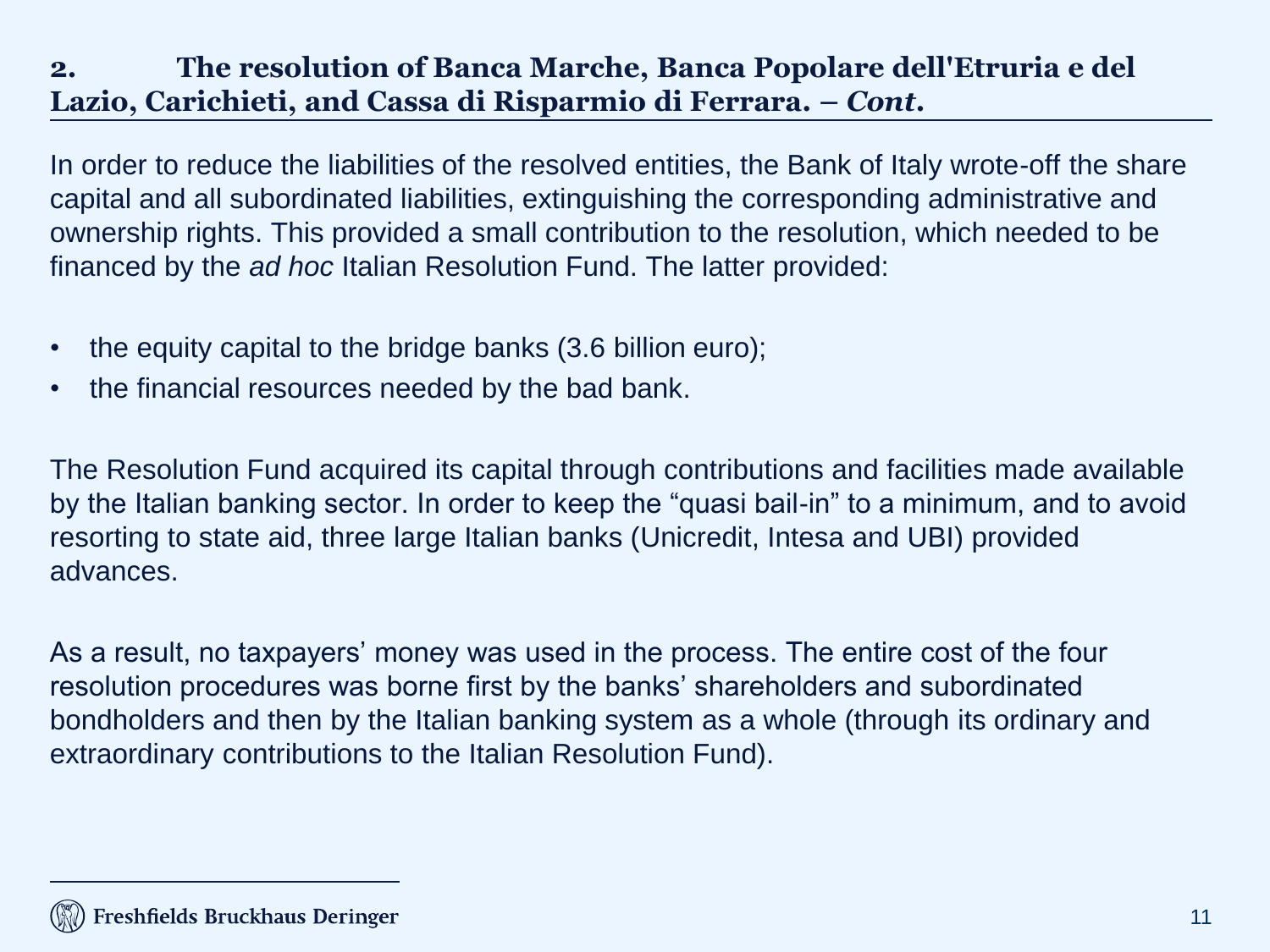*So, where do we stand now?* 

*as far as the 4 good/bridge banks are concerned, an Italian bank (UBI Banca) has recently announced a deal to buy three of them. UBI will pay the Italian Resolution Fund the symbolic price of € 1 on the condition that the three banks will first offload 2.2 billion euros of NPLs. Another bank (Banca Popolare dell'Emilia Romagna) is likely to acquire the shares of the fourth resolved bank;* 

 $\triangleright$  as mentioned, the original banks have become "residual boxes" incorporating their losses and *loss-absorbing instruments. They have all been declared officially insolvent and are now in compulsory liquidation;* 

*the NPLs of the 4 banks have been transferred to a special purpose vehicle called REV Spa (the bad bank mentioned above). The transfer decision implied a write down of €8.5 billion of the NPL to €1.5 billion, which required the Italian Resolution Fund to make a capital injection of about €3.7 billion to capitalize REV.*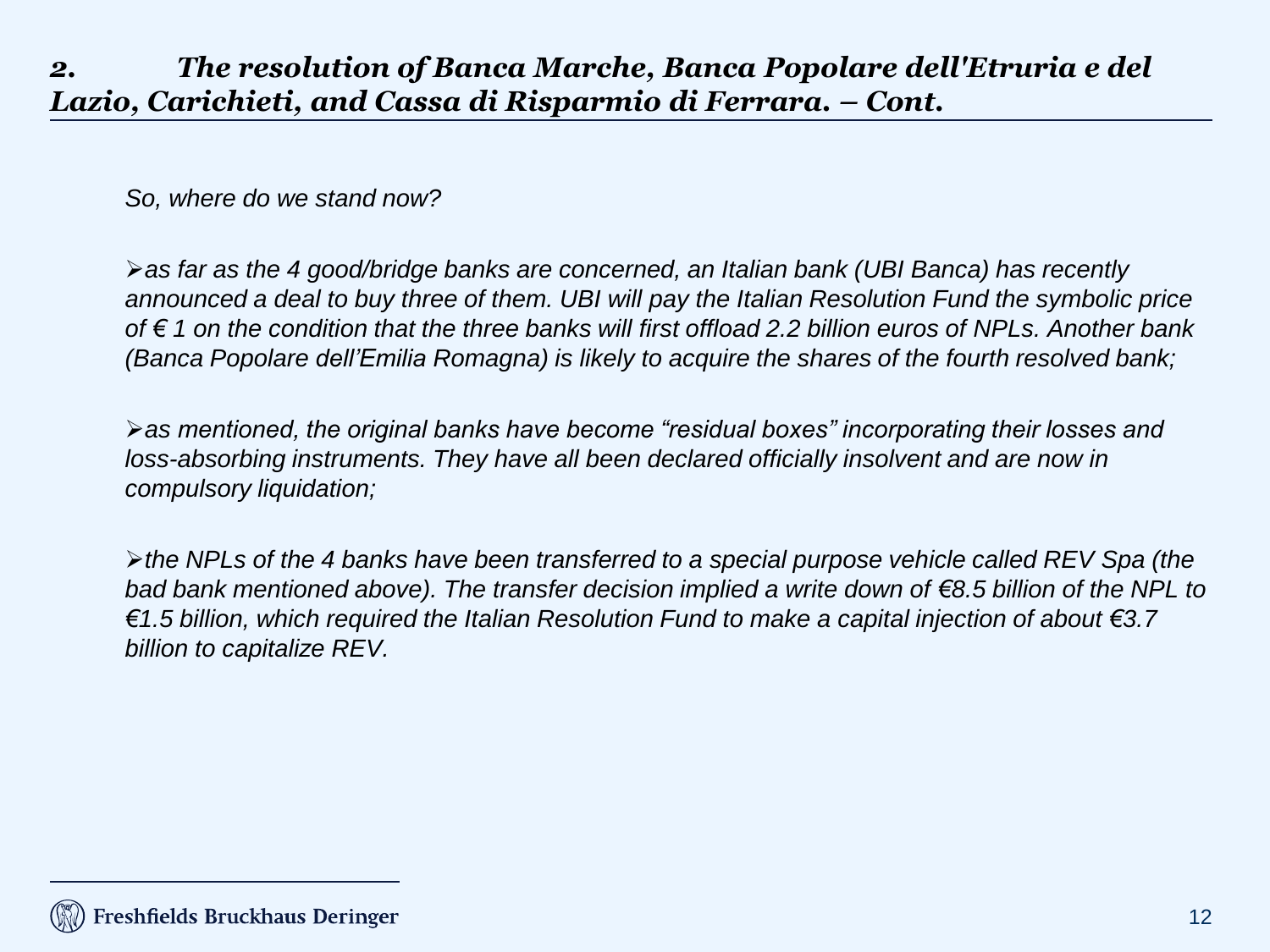### **2. The resolution of Banca Marche, Banca Popolare dell'Etruria e del Lazio, Carichieti, and Cassa di Risparmio di Ferrara. –** *Cont***.**

This shows that a crisis can be managed in a manner that favours the sale of the business once the burden-sharing principle has been applied. However, the resolution of the four banks attracted media attention because they had issued subordinated bonds which had been bought by, amongst others, retail investors. This gave rise to a difficult debate regarding the need to compensate retail clients who were probably unaware of the risk associated with bank's bonds, which had for decades prior to the BRRD been widely considered to be "as safe as deposits".

Consequently, in addition to the funding of the resolution, certain post-resolution financial needs have arisen. I will return to this in the next paragraph.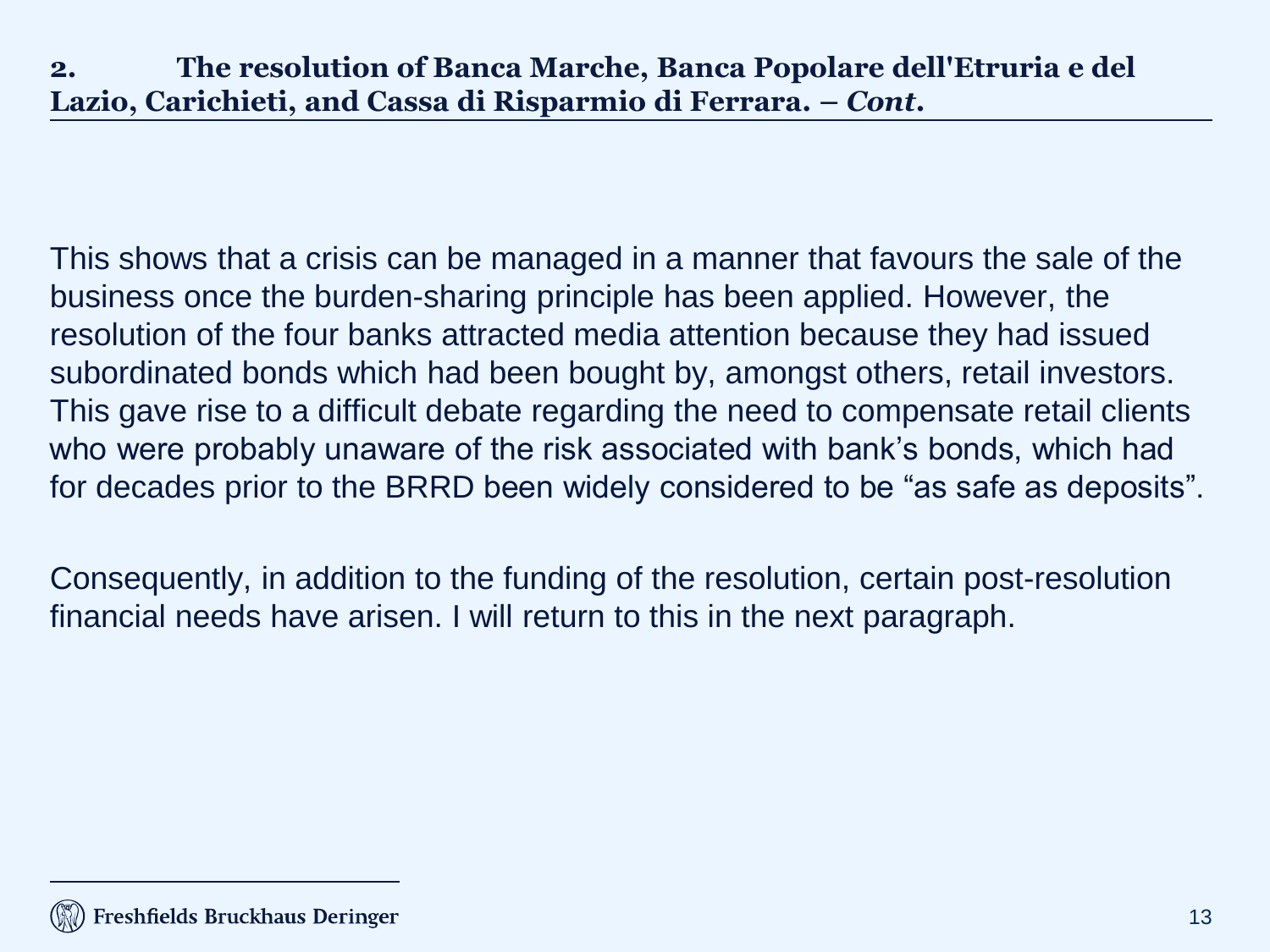Was resolution the only viable solution to resolve the crisis of the four banks? One could answer that yes, it was. However, the answer is not that simple. In the months prior to the transposition of the BRRD, the Italian authorities examined alternative solutions to the crisis of the four banks.

The original idea was to recapitalize them with financial resources belonging to the DGS managed by the Italian Deposit Guarantee Fund (FITD).

However, this plan failed because the DGS's envisaged intervention was considered incompatible with the Commission's rules on state aid. This is due to a strict interpretation of the Banking Communication of 30 July 2013 which considers interventions using mandatory deposit guarantee funds within the "control" of the State, *e.g. the Tercas case. Banca Tercas was a small bank with a market share of about 0.1% of the total banking assets in Italy. In July 2014, the FITD provided the funds needed to cover Tercas's losses and to support its sale to Banca Popolare di Bari.*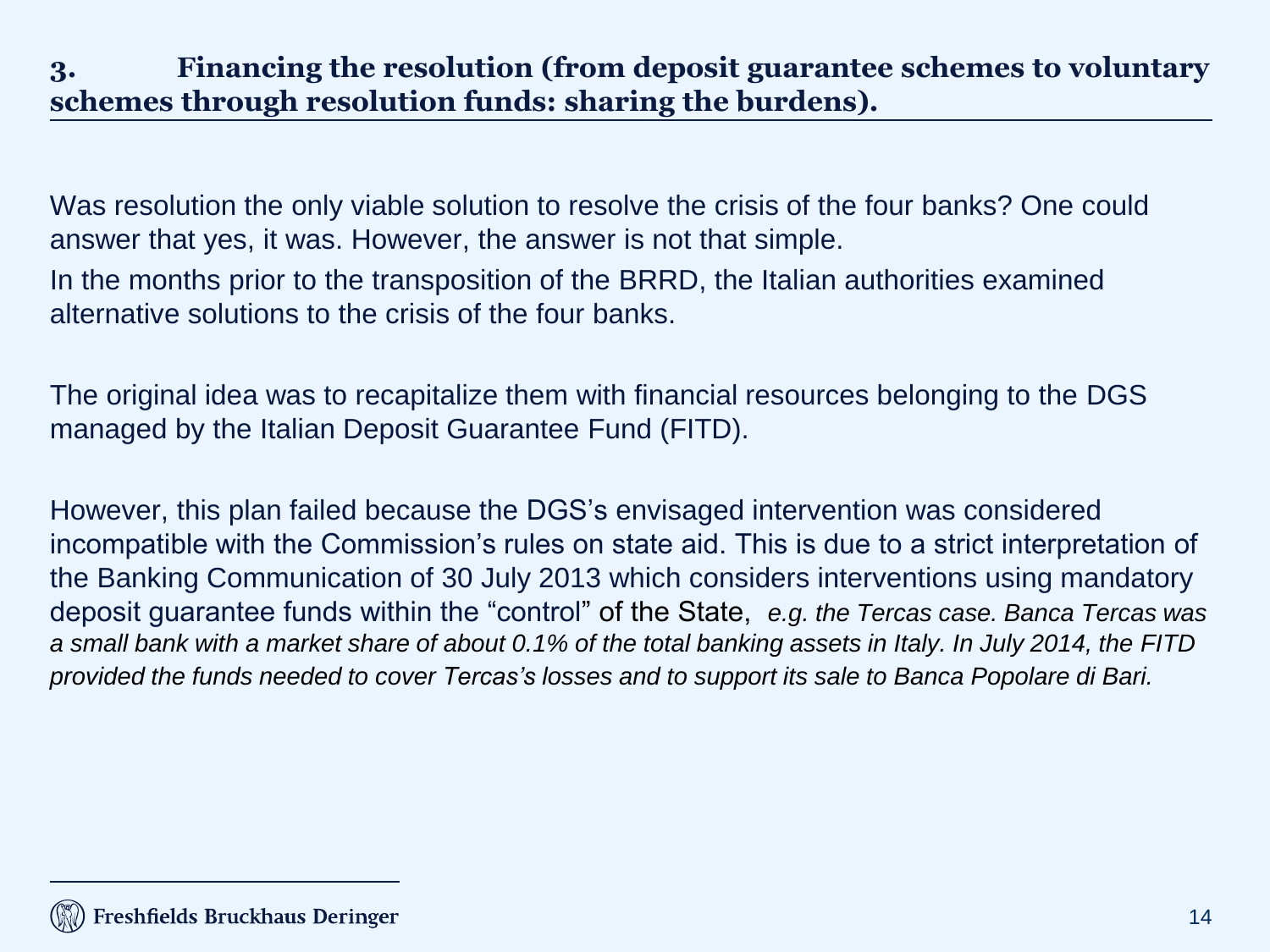The Commission found that such action was taken by the FITD "on behalf" of the Italian State (in particular, the Commission held that the measure was not in line with state aid rules because Italy did not present a restructuring plan and the measures did not minimise the aid or the resulting distortions of competition).

It is a well-known fact that the Italian authorities and the FITD do not share the Commission's view. Although the Italian Government has obviously complied with the Commission's decision, it has also challenged it before the ECJ, where the Italian Government supports the idea that the FITD's funding comes from the banking system and that, therefore, it is of a private nature. As a matter of fact, the FITD's decision-making process is independent from the State and from the Bank of Italy. Furthermore, the Government appears to support the idea that DGS interventions cannot be automatically considered to be state aid since they are expressly contemplated by the BRRD itself and by the European Directive on deposit guarantee schemes, see Directive 2014/49/EU.

In any case, since the DGS could not be used in the case of the 4 banks which followed the Tercas case, the Italian authorities acted in accordance with the decision of the Commission and established the Italian Resolution Fund in order to fund the resolution of the 4 banks. This prevented the Italian authorities from exempting subordinated bondholders, including retail investors, from the write down.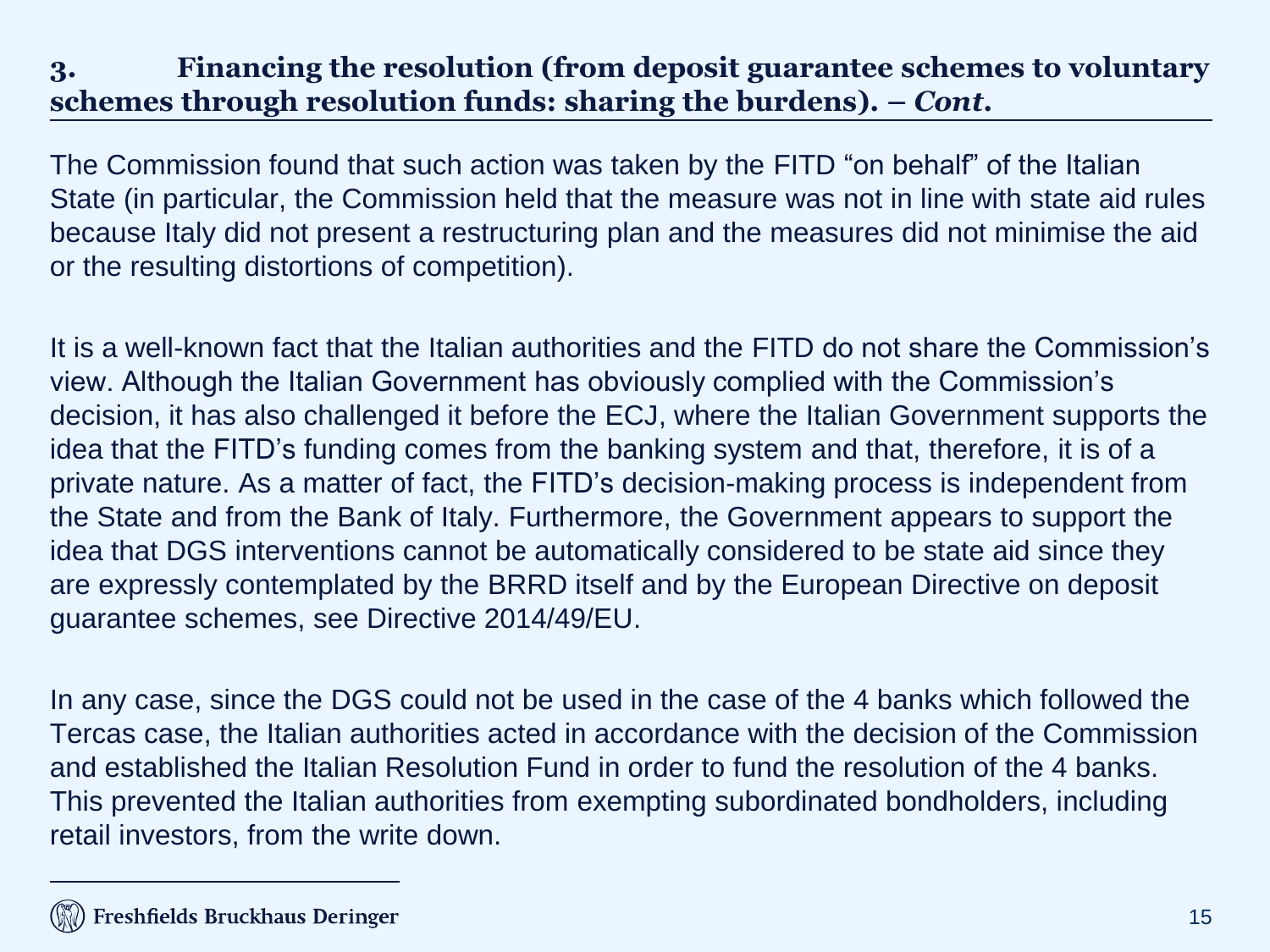*There were only two (theoretical and unviable) alternatives to the failed DGS recapitalization: (i) putting the 4 banks into compulsory administrative liquidation (liquidazione coatta amministrativa); (ii) a voluntary intervention by Italian banks.*

*The first alternative (liquidazione coatta amministrativa) might have jeopardized financial stability and it would have undoubtedly led to the interruption of critical functions, which would have affected all the creditors and depositors (moreover, it would possibly have been contrary to the public interest).* 

*The second alternative, i.e. a private voluntary intervention, was simply not possible. At the time of the crisis of the 4 banks (November 2015), no specific self-regulated scheme existed. This was established in January 2016, when the FITD created its voluntary intervention scheme in order to support banks in special administration or which were failing or likely to fail, as well as interventions for the transfer of assets and liabilities in the case of compulsory administrative liquidation. Moreover, it has already proven to be an appropriate instrument, since it has already recapitalised a small Italian bank, CariCesena, in June 2016 and provided the facility to resolve the pending issues relating to Banca Tercas*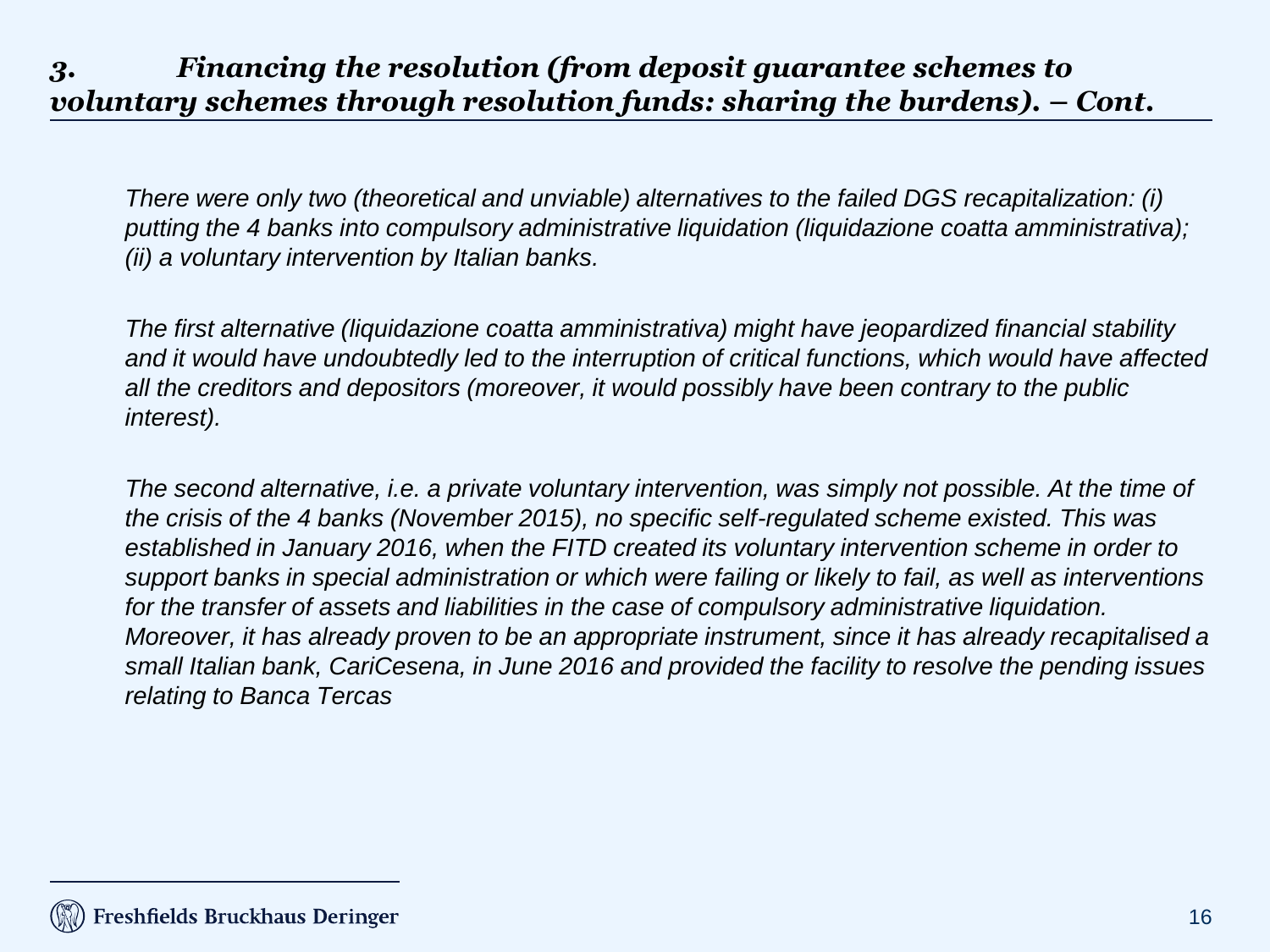The Commission's state aid interpretation of the envisaged DGS intervention, the inappropriateness of *liquidazione coatta* and the lack of a voluntary scheme prevented Italian authorities from exempting subordinated retail bondholders from the write down.

It cannot be disputed that investors should be aware that buying subordinated debt implies similar risks to investing in equity. However, it can be argued that if the 4 banks' retail investors had bought debt from Tercas or from CariCesena then they would have not suffered the write down of their bonds.

The risk of loss of confidence, added to this inconsistency, pushed the Government to partially compensate the 4 banks' retail investors. Although their claims had been cancelled by the Bank of Italy under the resolution framework resulting from the transposition of the BRRD, an ex post form of protection has been introduced through Decreto Legge no. 59/2016 for those who bought subordinated bonds before the BRRD came into force. Under the new provisions, retail investors are entitled to file a request for lump-sum compensation to another ad hoc fund (*Fondo di Solidarietà*) created by imposing further contributions on the banking system (the fund, which is different from the mandatory DGS and the voluntary scheme, is nonetheless also managed by the FITD).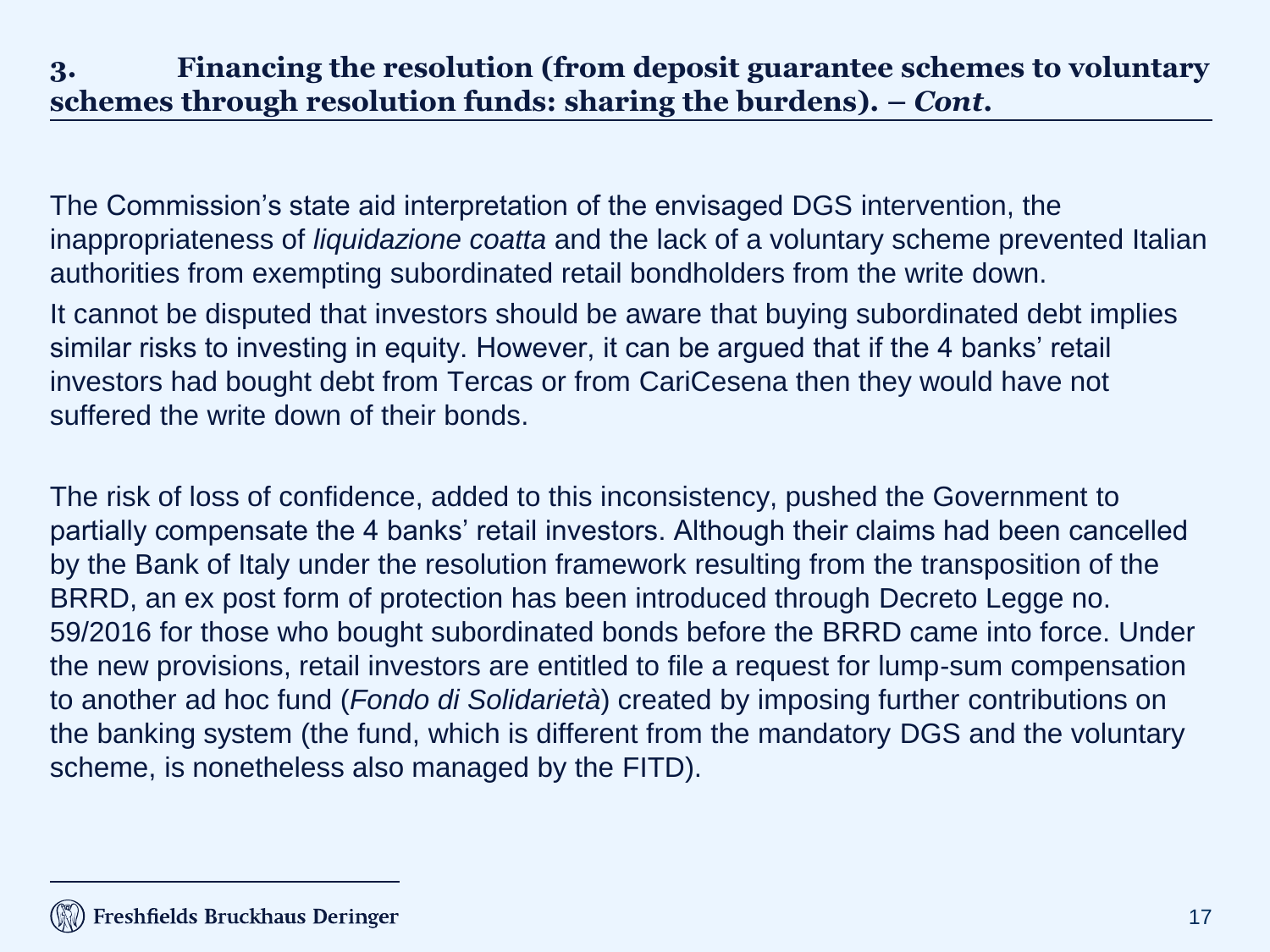The experience of the 4 banks highlights the risk that by limiting to a minimum the use of public resources (taxpayers' money) a progressively higher level of burden-sharing may be imposed on market participants.

At this point in time, Italian banks are required (either by law or by contract) to pay contributions to:

- the national resolution fund and the Single Resolution Fund. *As a matter of fact, in addition to their main objective of financing resolution actions (e.g. providing capital to bridge banks), resolution funds may be used in post-resolution activities to both: (i) compensate creditors who incurred greater losses than they would have done under normal insolvency proceedings (NCWO); (ii) and to absorb the losses in lieu of the write-down or conversion of liabilities of creditors exempted from bail-in under exceptional circumstances (art. 44, par. 3, BRRD*);
- the Italian DGS, namely the FITD, whose mandate is to guarantee the deposits in the member banks *(and which, according to the Commission, cannot intervene in the financing of the resolution);*
- the voluntary scheme set up by the same FITD, *in which banks representing at least 95% of total covered deposits must participate;*
- the ad hoc fund (Fondo di Solidarietà) created by imposing further contributions on the banking system *(the fund, which is different from the mandatory DGS and from the voluntary scheme, is nonetheless also managed by the FITD).*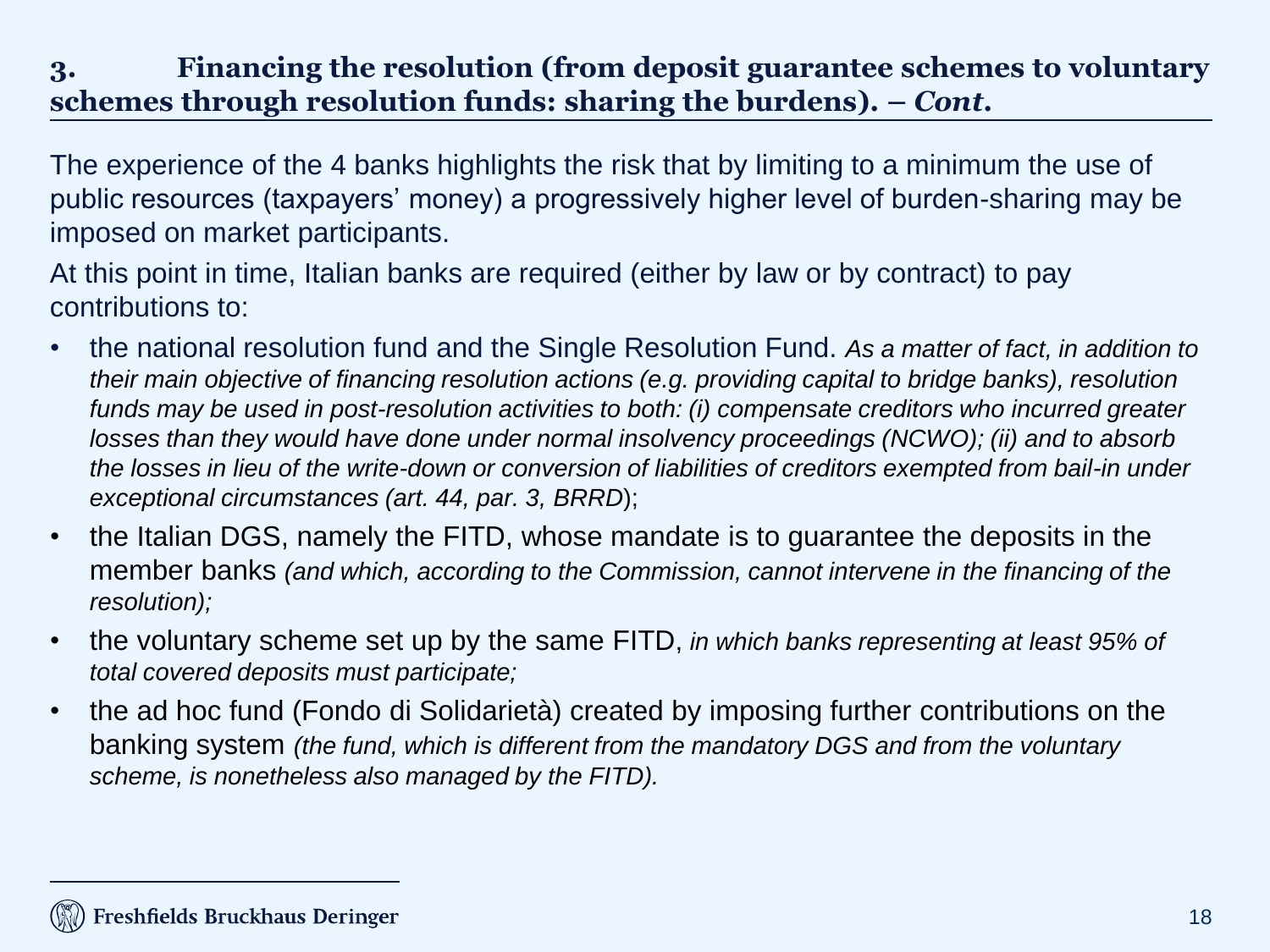This list shows that in practice, the concept of burden sharing may result in the imposition of very high costs on sound market participants. As a result, the latter may suffer a higher reduction in their profits, which are already low as a result of the long-lasting low interest rates. It is self-evident that, on the one hand, the mandatory contributions may increase the risk of a further banking crisis and that, on the other hand, they may not be sufficient to raise the funding needed to rescue a big bank.

This is probably why other strategies have been put in place over the last months (see the next paragraphs).

Another reason why different strategies are needed relates to the sadly notorious NPL crisis that has affected many Italian banks since the beginning of the financial crisis.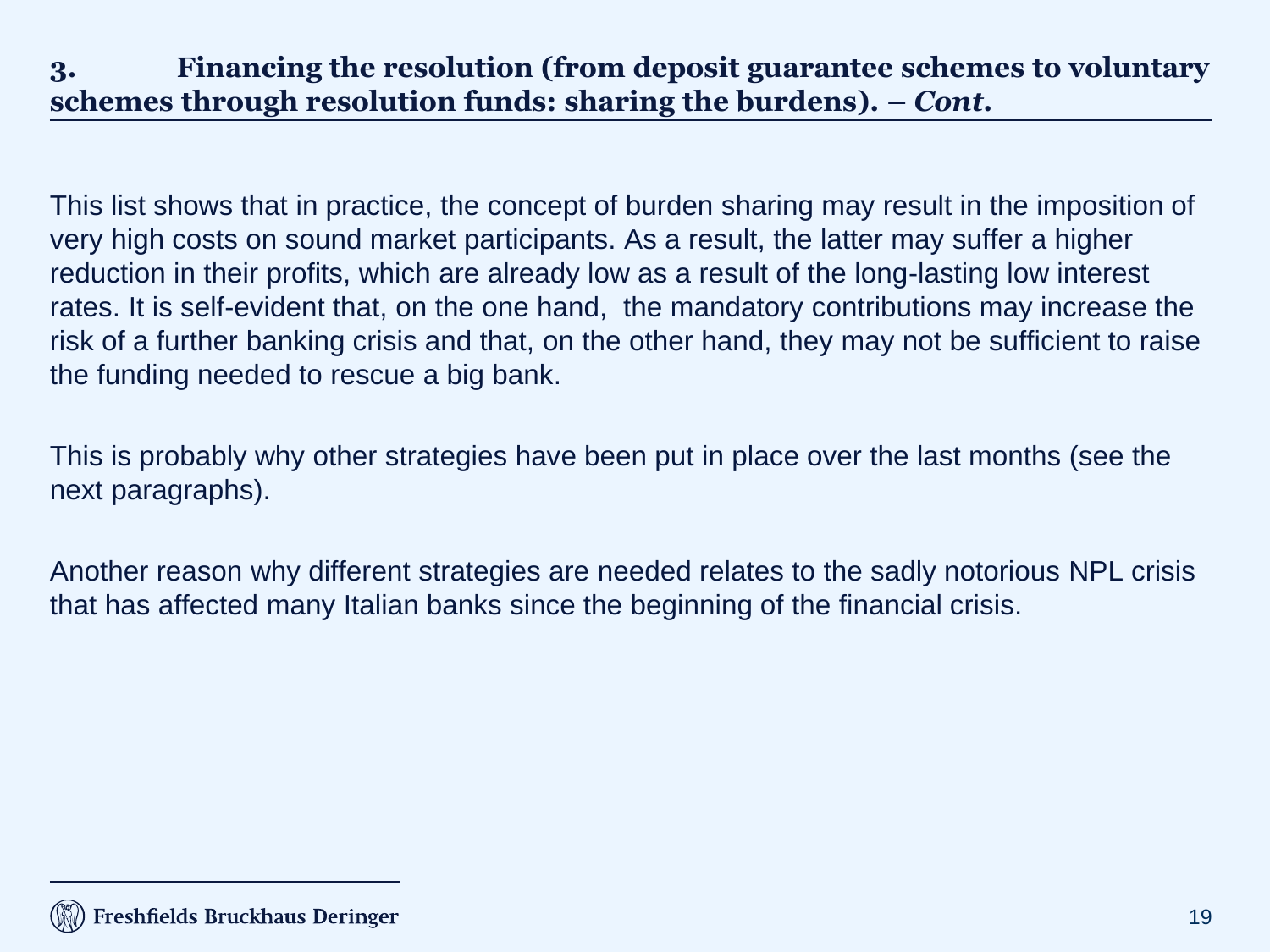On the one hand, the idea of resolving such issues has led the market (supported by the Italian government) to set up a guarantee scheme on NPL securitization (GACS). Alongside this measure, the market has also established private investment funds intended either to provide the necessary capital to ailing banks (Atlante 1) or to purchase the NPLs in order to clean up the balance sheet of selling banks (Atlante 2). Although they are mainly funded by Italian banks, there is nothing to prevent non-banking institutional investors from contributing to the funds.

On the other hand, when a severe crisis involved one of the major Italian banks (Monte dei Paschi di Siena), the Government tried to favour a market recapitalization and, when this failed, it intervened with a public "precautionary recapitalization". This second case is of the utmost importance because it highlights the fact that resolution funds and voluntary schemes may not be (at least, not yet) ready to absorb the losses of a large bank.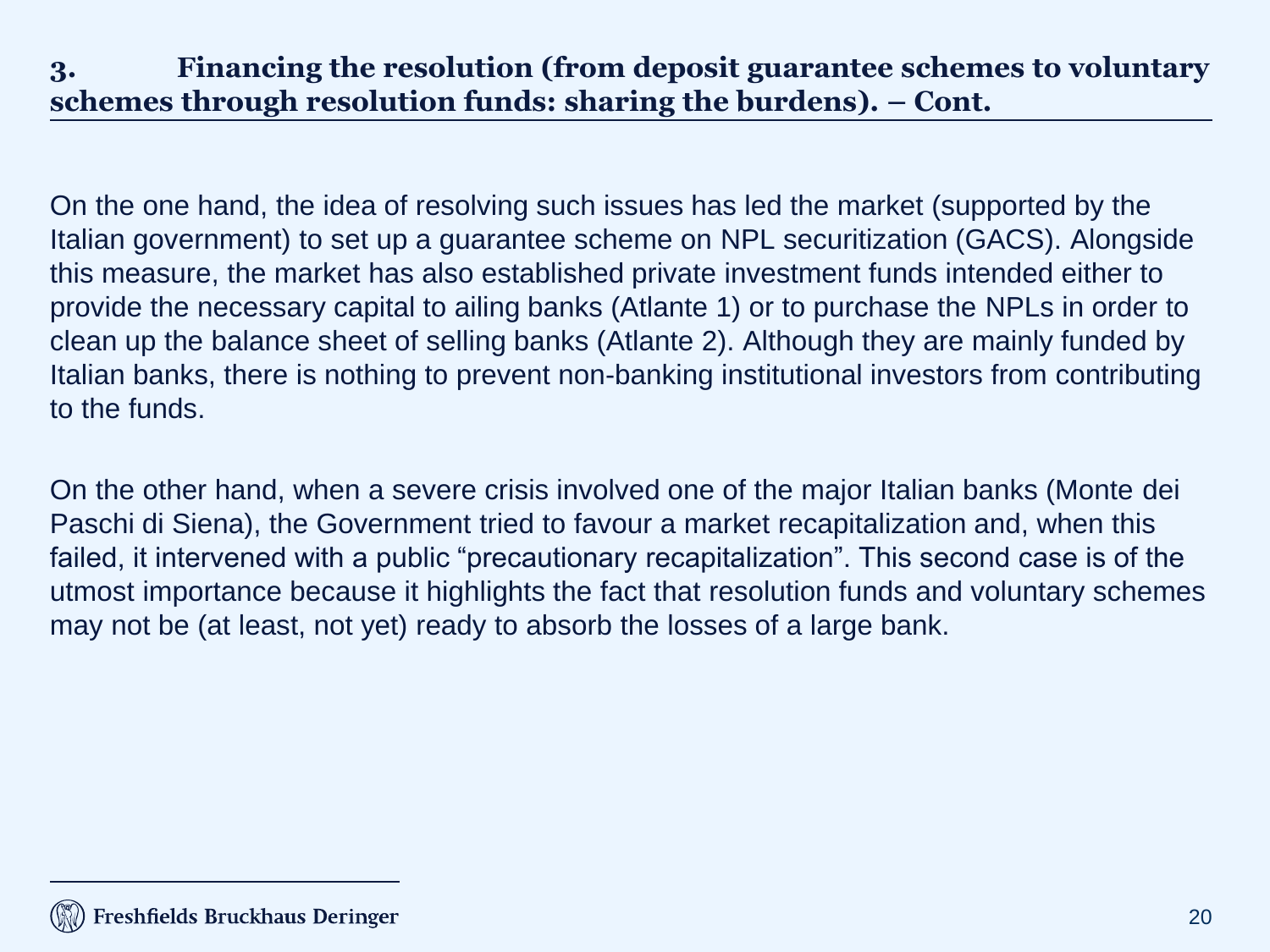### **4.1 The NPL issue and the GACS framework**

*According to the IMF (and based on data made available by the Bank of Italy), the ratio of NPLs to total loans in Italy has stretched to unprecedented levels following to the financial crisis: "total NPLs appear to have broadly stabilized at about e356 billion at end-June 2016 (about 18 percent of total loans; 20 percent of GDP; and one-third of the Euro Area total)".* 

*The Italian Authorities have taken several actions to deal with the excessive level of NPLs, including the GACS and the backing of Atlante fund(s).* 

The GACS scheme (*Garanzia sulla Cartolarizzazione delle Sofferenze*) is a guarantee scheme whose purpose is to facilitate the securitization of bank NPLs. The scheme provides for the granting of State guarantees as part of securitization transactions whose underlying assets are NPLs.

In practice, *Decreto Legge* no. 16/2016 empowers the Treasury to provide an eighteenmonth State guarantee on liabilities issued as part of securitization transactions referred to in Article 1 of Law no. 130 of 30 April 1999.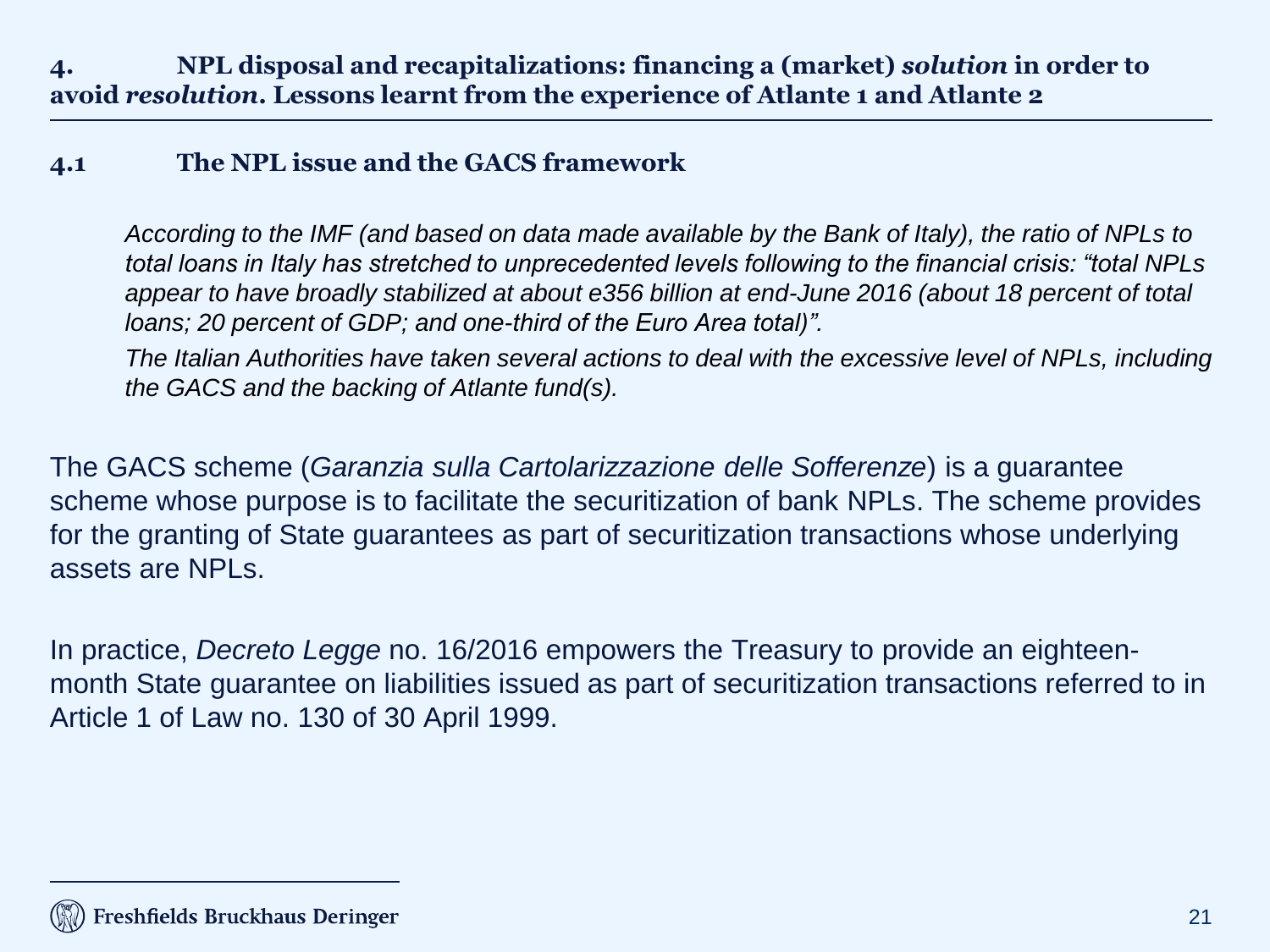*Pursuant to art. 4 of Decreto Legge no. 16/2016, the State-guaranteed securitization must have the following characteristics:*

*a) the assigned claims are transferred to the SPV for an amount that does not exceed their gross book value (GBV);* 

*b) securitization involves the issuance of securities of at least two different classes differentiated on the basis of their loss-absorbing capacity (junior/senior);* 

*c) the junior class of securities is not entitled to receive reimbursement ifthe more senior tranches are not fully repaid.*

*The Treasury guarantee – which is expressly defined by the law as irrevocable, unconditional and "upon first demand" – secures the SPV's repayment obligations.* 

*It operates as follows: if the SPV fails to re-pay the amounts due under the senior securities, the holder is entitled to enforce the GACS against the Treasury after a certain period of time and provided that certain conditions are met.*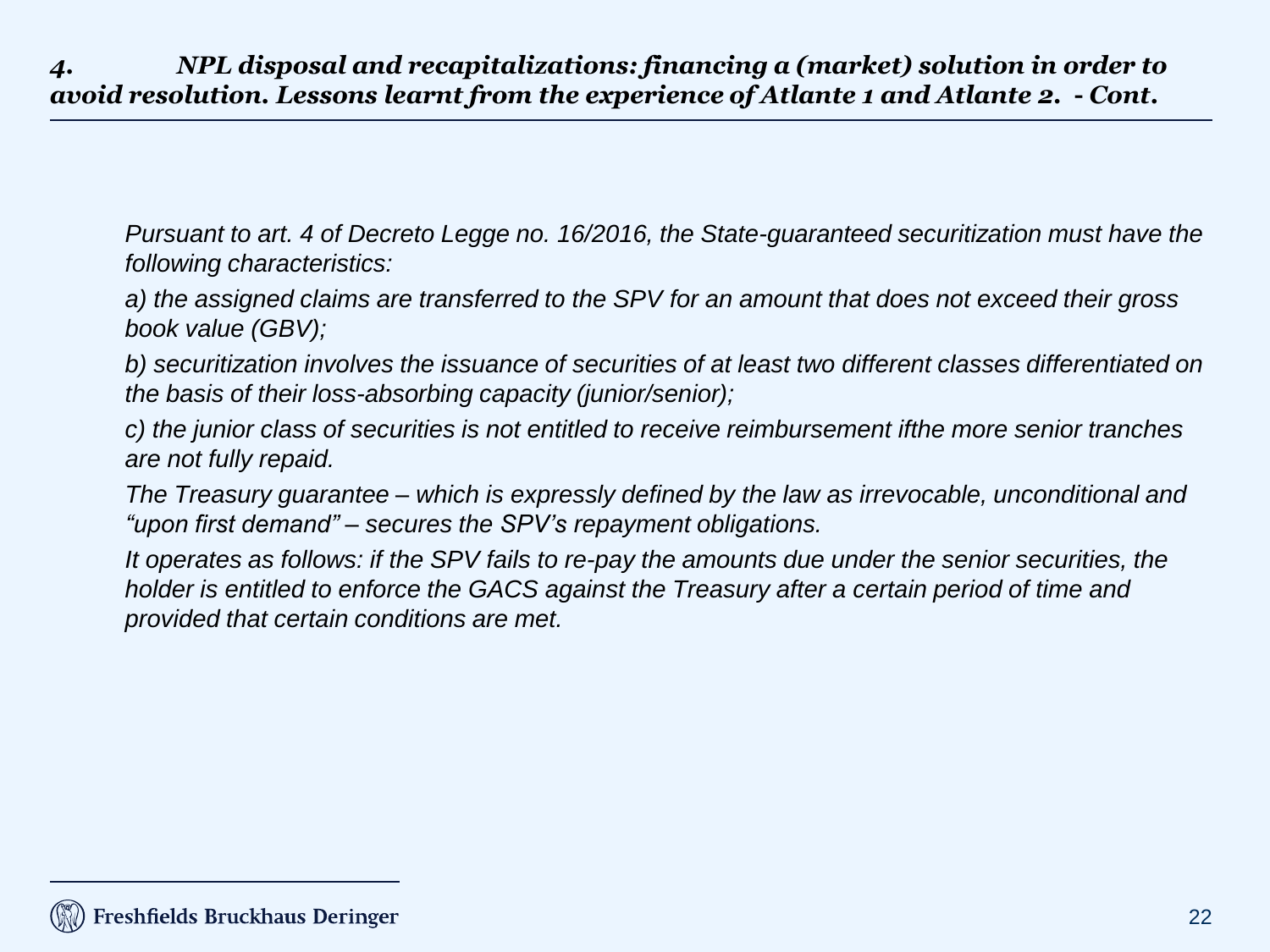*The measure has been heavily negotiated with the European Commission. According to the Italian Ministry, the scheme is compatible with state aid rules because "the price of the guarantee is a market price, as recognised by the European Commission which agrees that the scheme does not envisage any State aid. The price shall be calculated on the basis of single name CDS related to Italian issuers with a risk level equal to that of the guaranteed securities. The price will increase in time, both to cover for the higher risk associated with longer duration of the bonds and to incorporate into the scheme a strong incentive to an early recovery of the credit".* 

*The scheme is already in place. It has been reported by PWC that in October 2016, Banca Popolare di Bari successfully closed the first Italian GACS sponsored securitization. The securitization regarded retail and corporate NPLs for a total value of 480 million euro. The issuer issued three classes of notes (senior, mezzanine and junior) and then filed an application with the Ministry. The latter issued the State guarantee on the senior notes issued in the process (see Ministerial Decree of 25 January 2017).*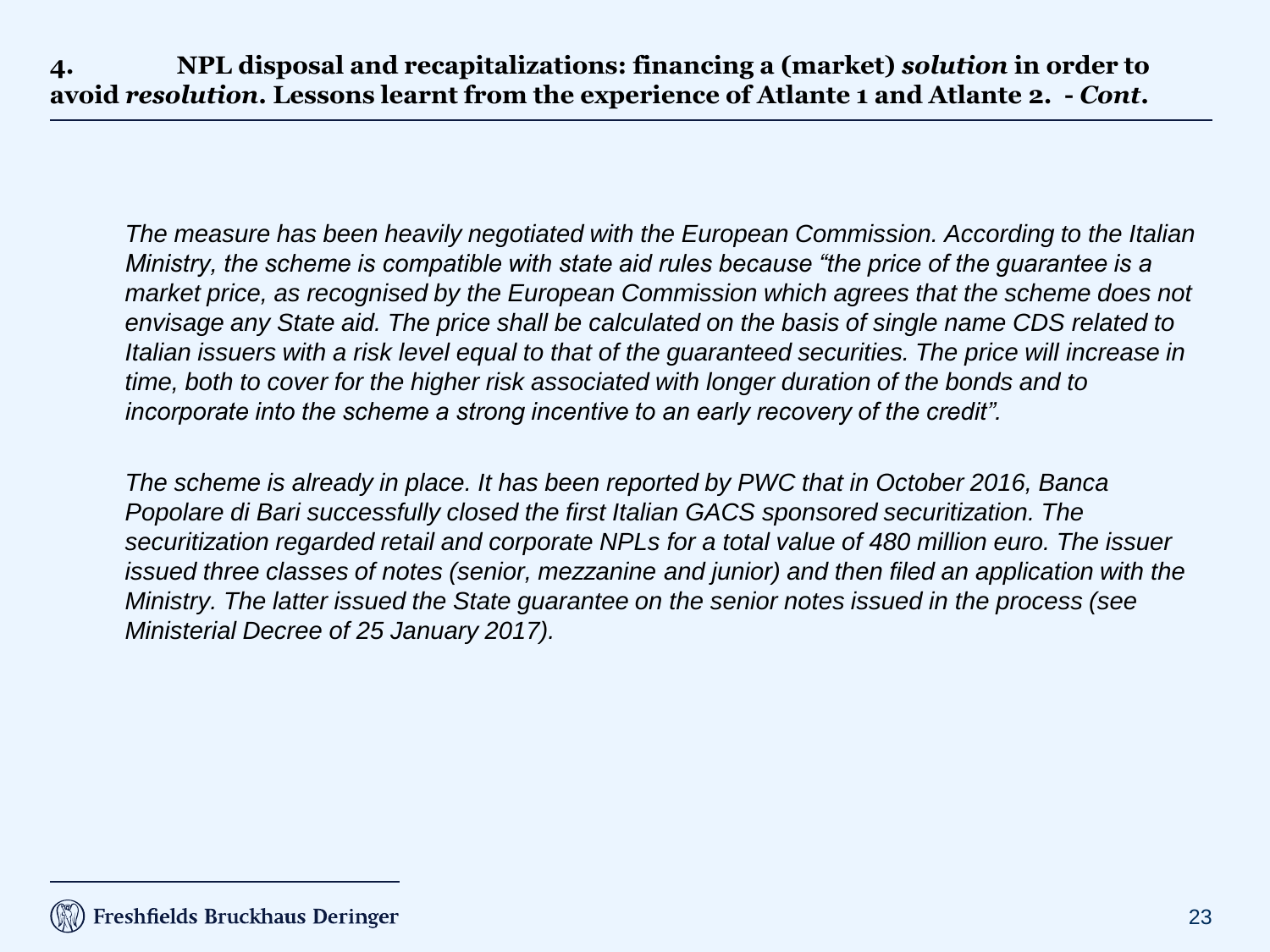It has been reported that other operations assisted by the GACS guarantee have been put in place over the last few months.

 *These include:* 

- *one concerning Monte dei Paschi di Siena ("Project Juliet", which alone manages NPLs with a combined gross book value of 9 billion euros);*
- *another important operation resulting from the Unicredit project accounts as of 31 December 2016. After having approved a capital increase amounting to 13 billion euros, the bank launched a project (named "FINO") consisting of the sale of 17.7 billion euros of NPLs in two phases, through securitization. The plan appears to include "the possible request for a guarantee on securitized loans (GACS) from the Ministry of Economy and Finance (MEF)".*

The question is, therefore, whether the above initiatives are enough to boost a real NPL market. The answer is yet to emerge, but some steps have been taken towards the creation of a "private market for NPLs".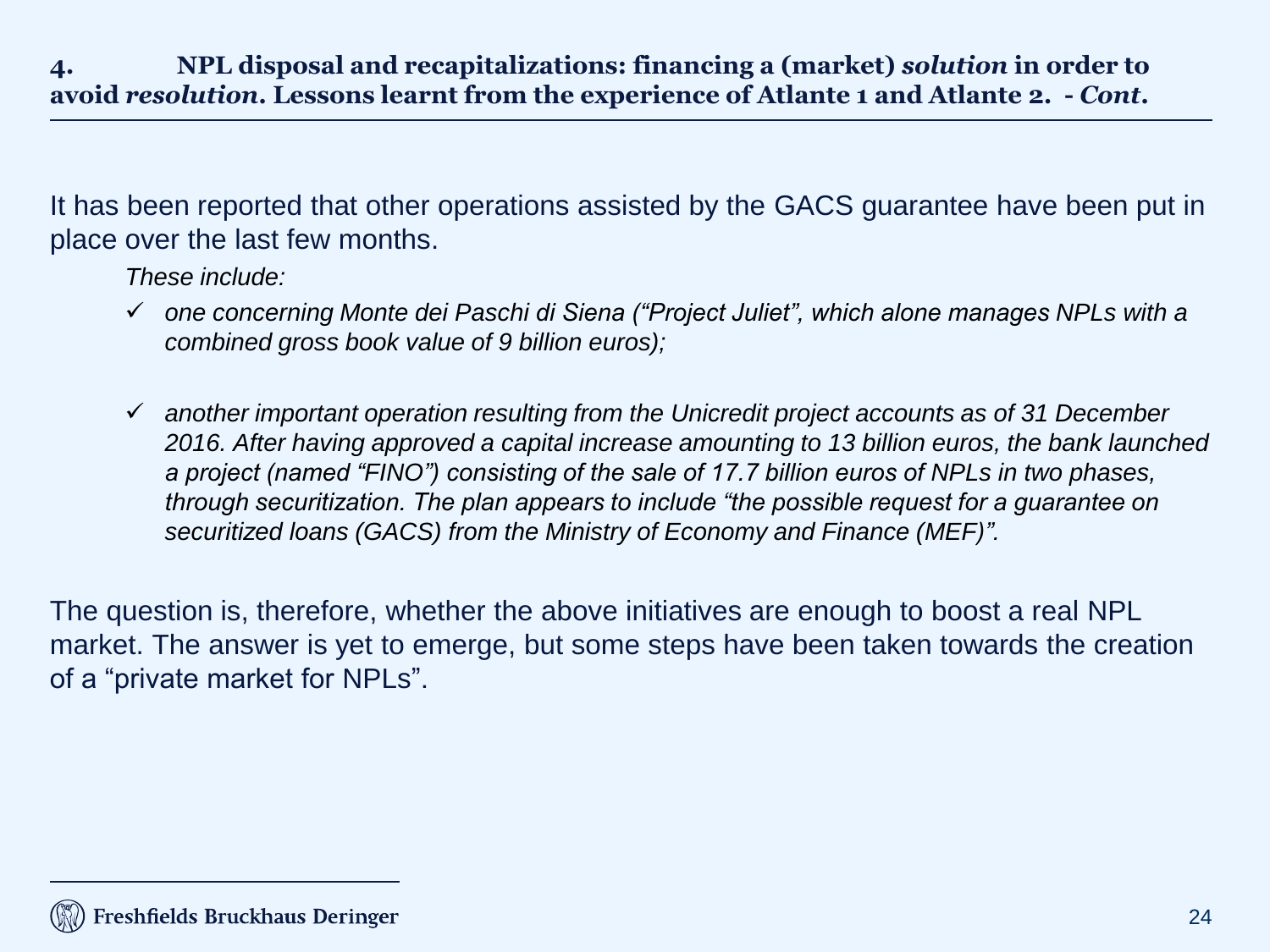### **4.2 Atlante 1**

There is a compelling need for a market to support the disposal of NPLs from Italian banks' accounts following the national and international evaluation of banks' capital requirements (e.g. ECB Comprehensive assessment).

The asset quality reviews and assessments conducted by supervisors on regulatory capital requirements have highlighted the need for significant capital increases (and the need to reduce the high number of NPLs) with respect to a number of Italian banks.

*This is the case of, among others, Banca Popolare di Milano, Banca Carige, Banca Popolare di Vicenza and Veneto Banca. It is worth noting that these banks have undergone a profound legal reform since, on 24 March 2015, the Italian Parliament converted into law a Decreto Legge passed by the Government which amended the regulatory framework applicable to mutual banks (banche popolari). In particular, the reform aims to transform major mutual banks into companies limited by shares (Società per azioni).*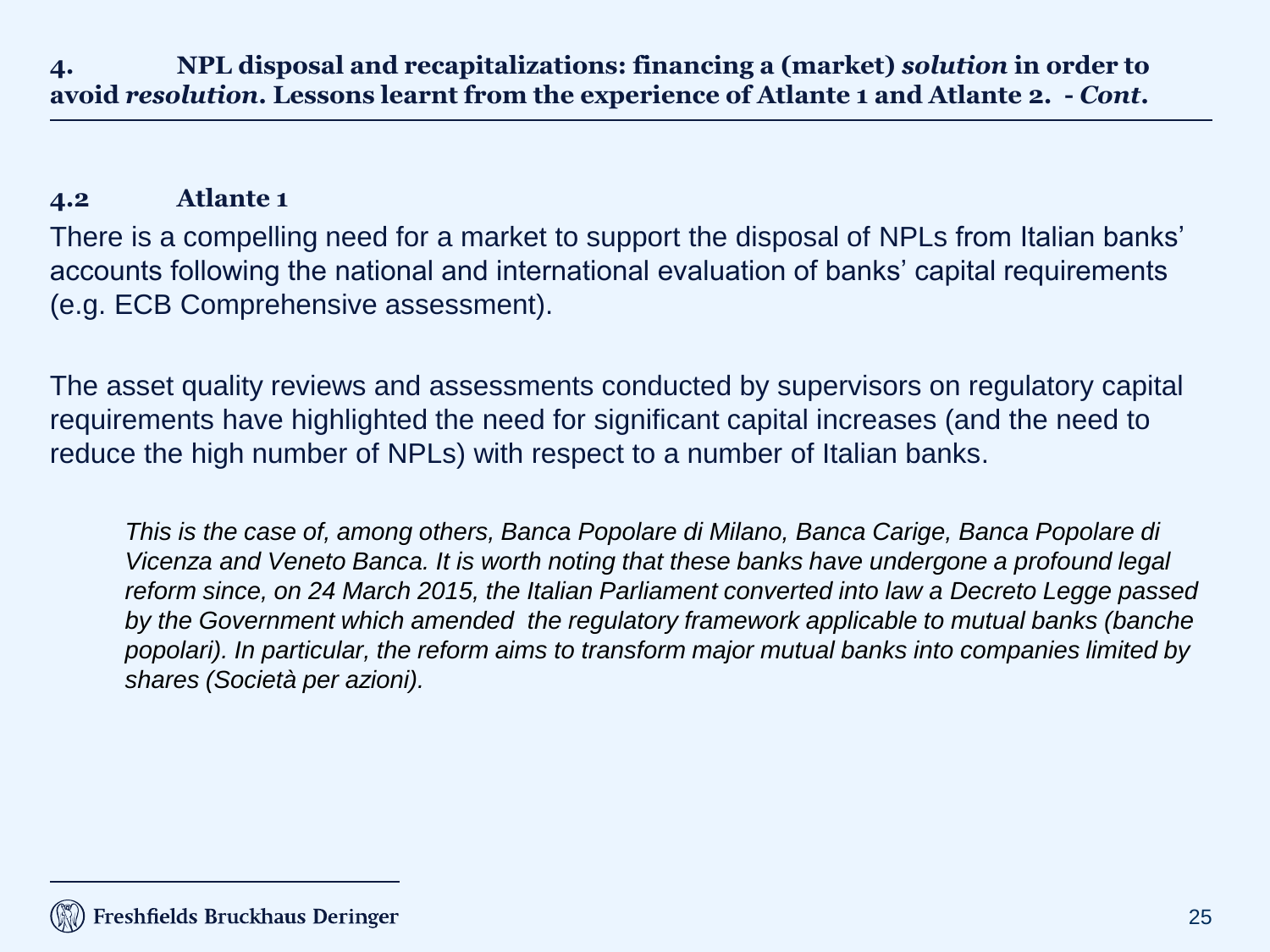*While many banks experiencing capital shortfalls have been able to obtain fresh money from the market, two banks from Veneto – a region in the North-east of the country – were not able to do so. Their inability to obtain recapitalization exacerbated their NPL problem from a balance sheet perspective.* 

Therefore, in addition to the GACS scheme, the Government has tried to favour market solutions by fostering the creation of a fully private investment fund which would intervene in banking crises caused by a large number of NPLs.

Under this framework, on April 2016, an Italian-based management company (*Quaestio Sgr*) established a private alternative investment fund called Atlante 1. Some of the most important Italian banks and financial institutions provided the initial capital for the fund,  $\epsilon$  4.25 billion. The purpose of the fund is:

- i. to underwrite banks' issued shares which remain unsubscribed in the primary market (in practice: ensuring that the level of capital required by the supervisory authority for banks in crisis is achieved); and
- ii. to buy NPLs and property assets from Italian banks (in practice: to clean up their balance sheets, with naturally the chance to apply for a GACS).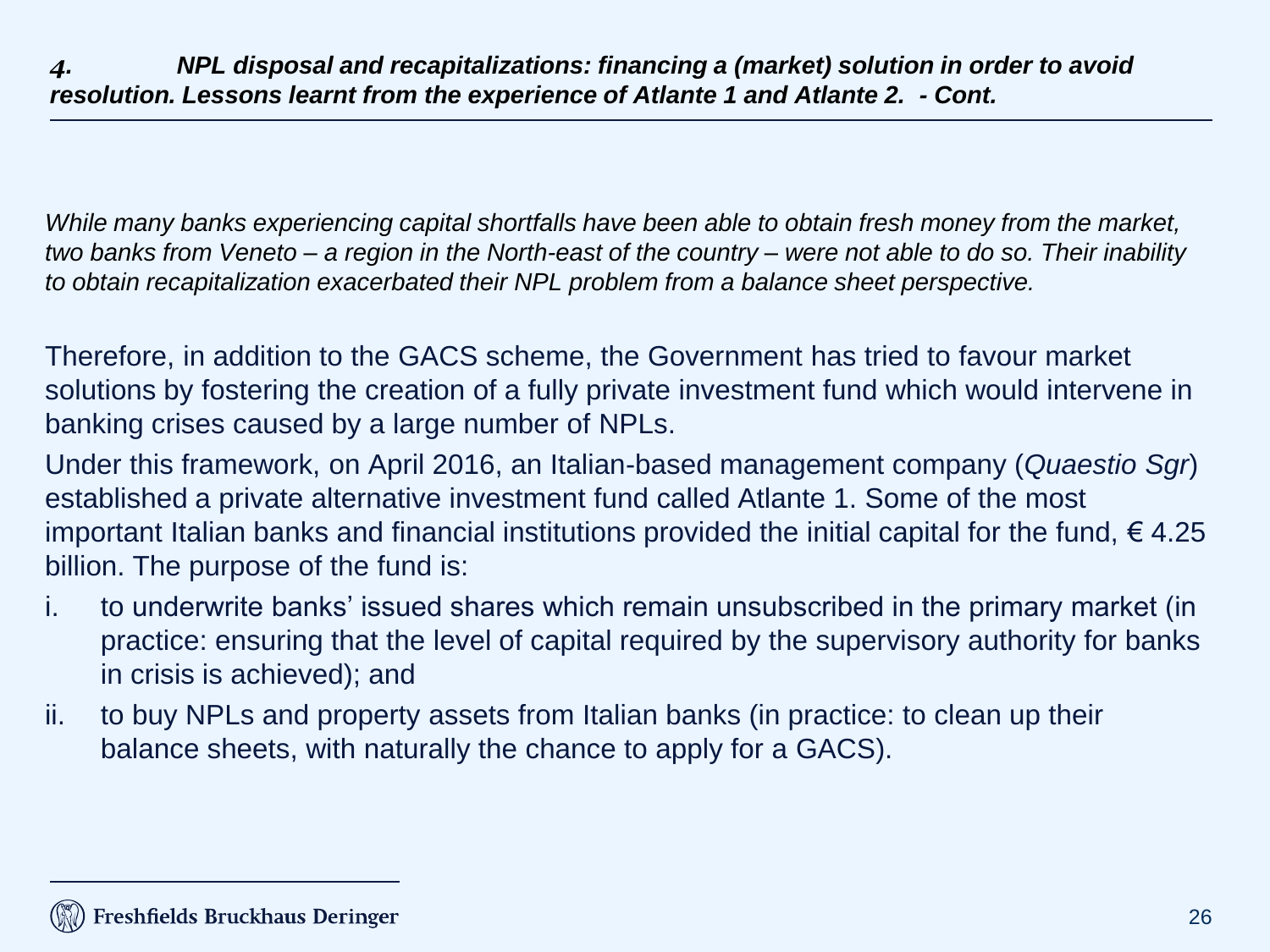### *4. NPL disposal and recapitalizations: financing a (market) solution in order to avoid resolution. Lessons learnt from the experience of Atlante 1 and Atlante 2. - Cont.*

*Despite the wide scope of its purpose, a few weeks later, Atlante 1 had to massively underwrite the recapitalizations of the two Venetian banks (Popolare di Vicenza and Veneto Banca), which transformed Atlante 1 into their main shareholder.*

*The two banks are still struggling to restore their viability and to comply with the reform on mutual banks. They may need further fresh capital injections and, possibly, an extraordinary precautionary recapitalization guaranteed or underwritten by the State.*

*Before doing so, however, both the EU and the Italian authorities require the banks to resolve important issues.*

*The first one is related to the fact that the two banks are under investigation for the alleged mis-selling of their shares to retail investors, which entails a very high legal risk. In order to address this risk, both banks have taken steps to reach a settlement with shareholders and savers. It was reported on 11 April 2017 that the take-up on the offer was around 70 percent, below the target of 80 percent, but enough to reduce the legal risks.*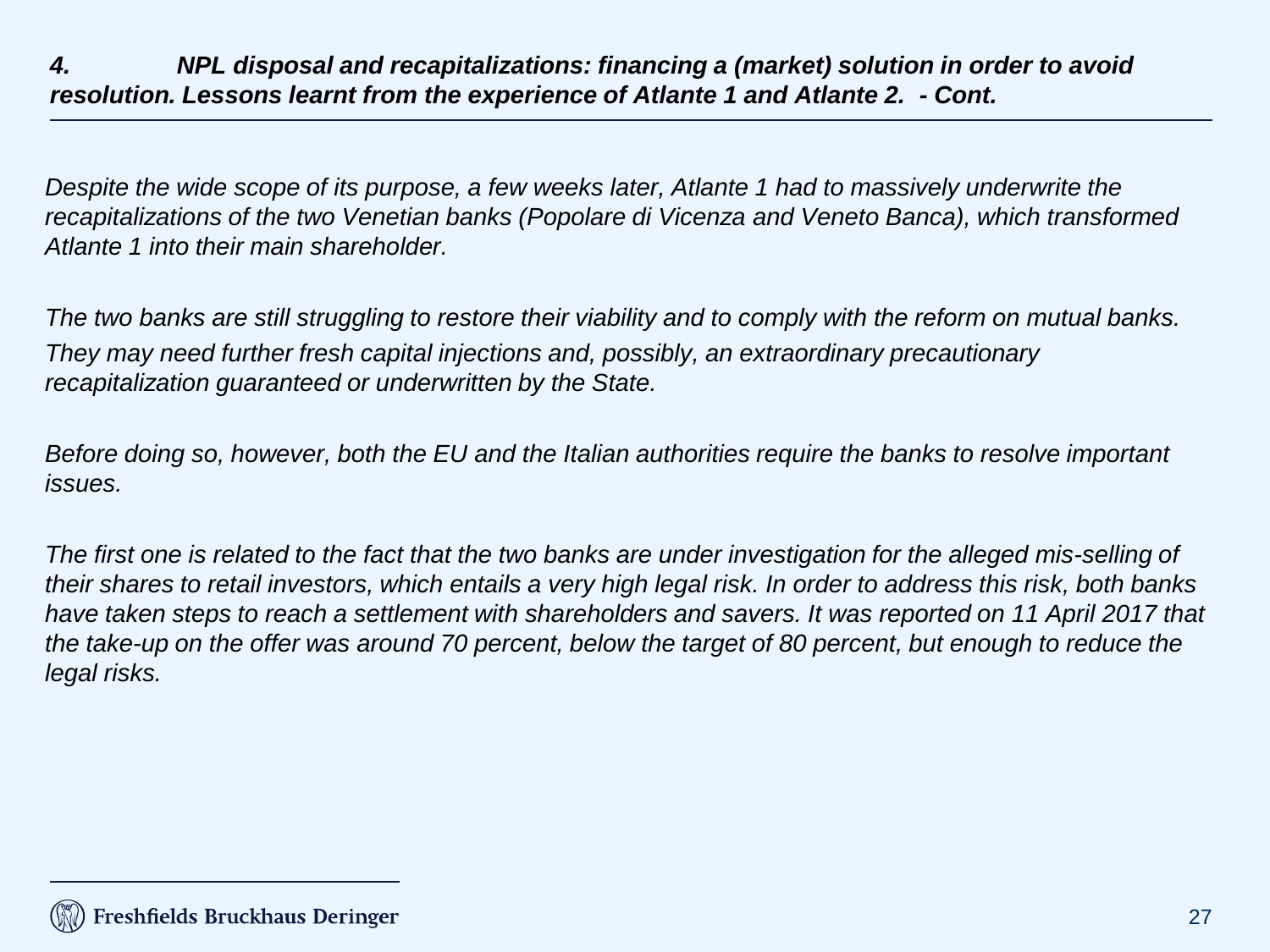*The second issue is related to the envisaged merger between the two banks, which has to be approved by the EU and Italian authorities and that will require a definitive solution to the capital shortfalls of the two entities.*

*The banks have already submitted a merger plan to the ECB, which includes:* 

- *a capital increase of 4.5 billion euros;*
- *a request for public precautionary recapitalization (subject to a mandatory conversion of about 1.2 billion euros of subordinated bonds);*
- *recourse to the GACS scheme (possibly with the help of Atlante 2, see below).*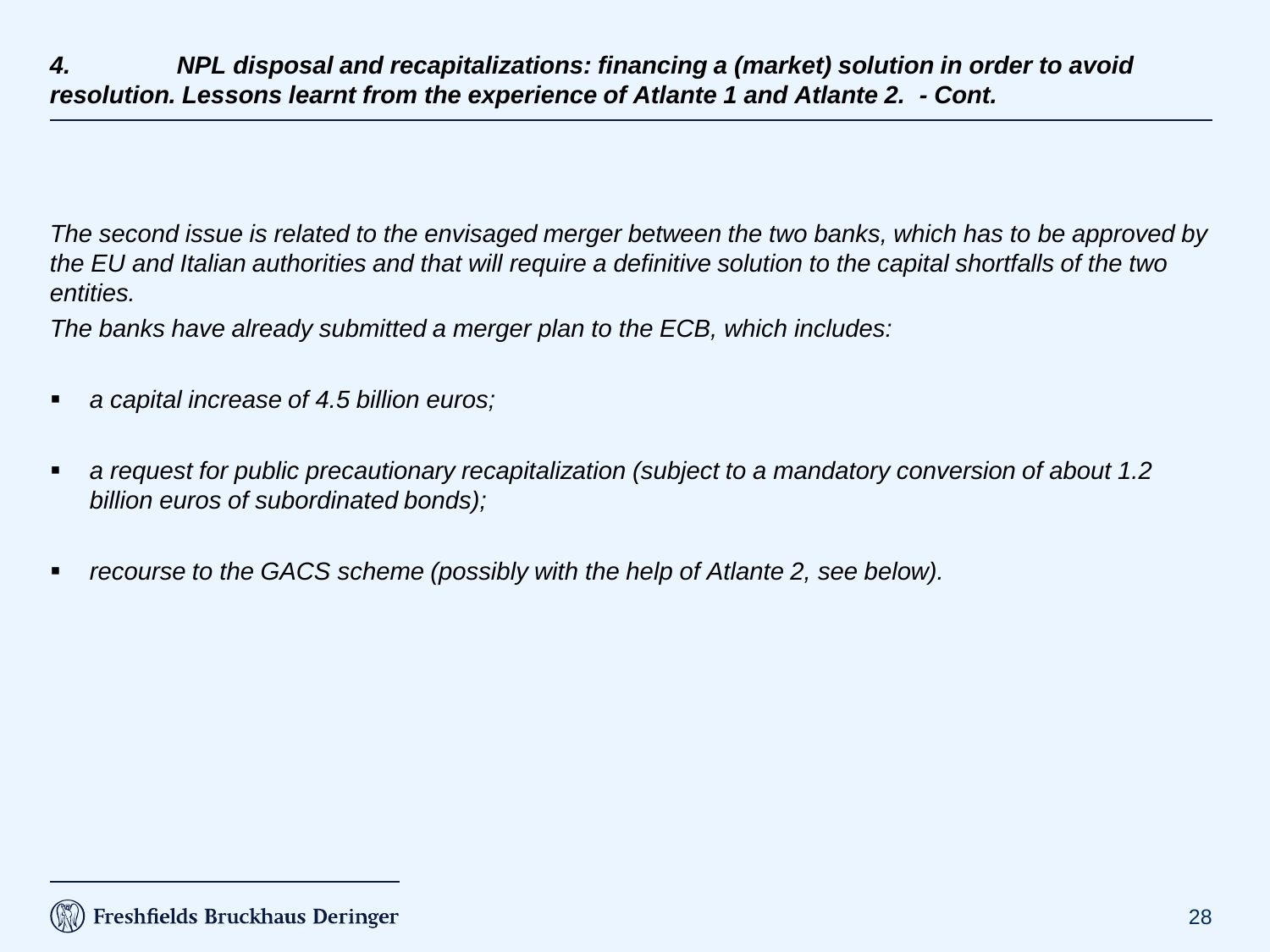### **4.3 Atlante 2**

The above capital increases provided by Atlante 1 resulted in a significant reduction of its resources, which led to the conclusion that *Quaestio Sgr* should set up a brand new fund (Atlante 2).

Atlante 2 is a closed-end alternative investment fund regulated by Italian law and reserved for professional investors. Its aim is to invest in mezzanine and junior financial instruments, issued by a SPV set up to purchase NPL portfolios from a variety of Italian banks *(according to the data made available by the fund, it can also perform NPL-related deals – e.g. warrants – in order to reduce the risk in line with parameters used by major institutional investors worldwide)*. Therefore, it is intended to benefit from the GACS scheme.

It was set up in August 2016 and collected subscription commitments for Euro 1.715 billion from several Italian financial Institutions (the deadline for subscriptions of the fund is 31 July 2017).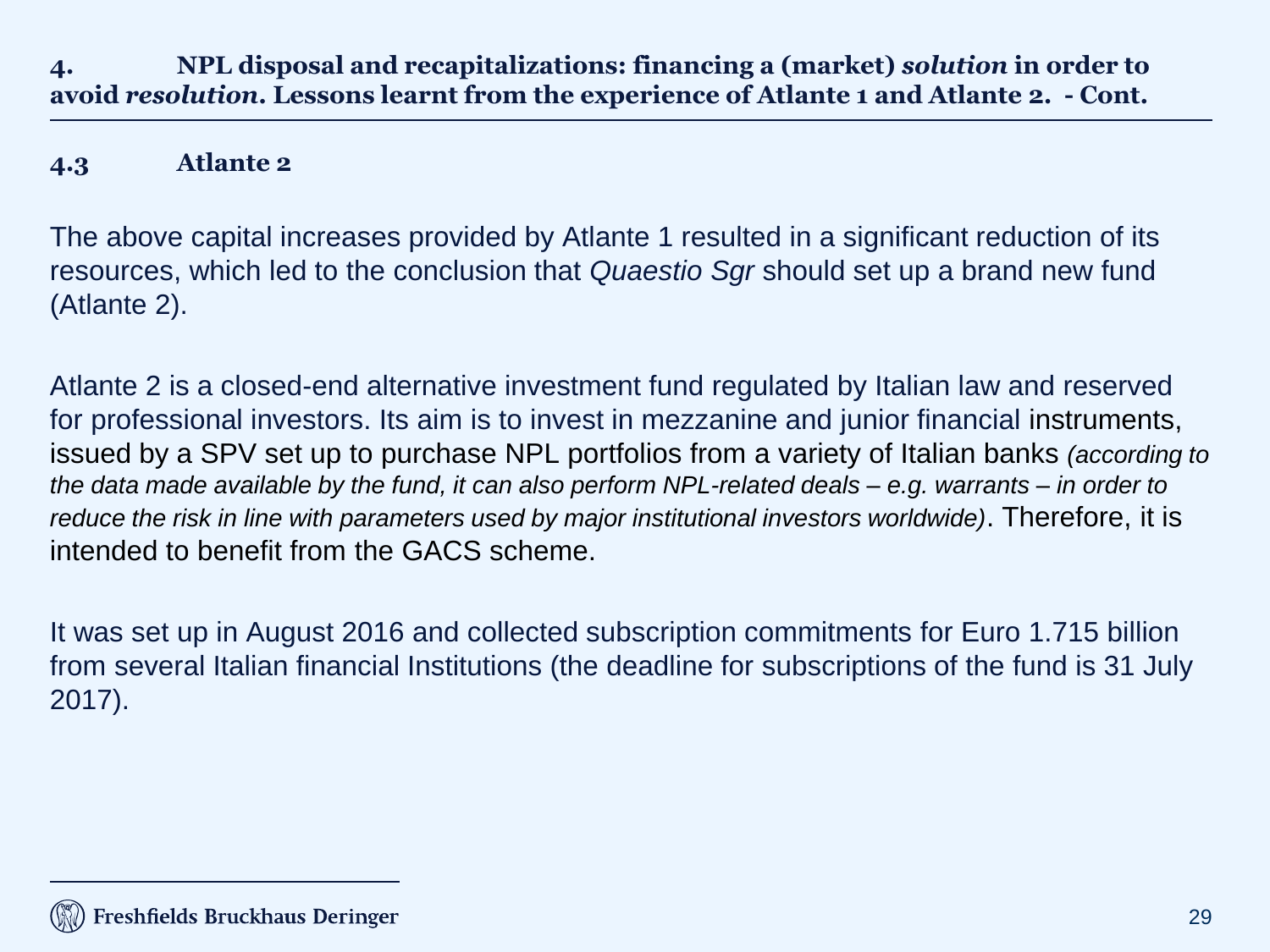### **4. NPL disposal and recapitalizations: financing a (market)** *solution* **in order to avoid** *resolution***. Lessons learnt from the experience of Atlante 1 and Atlante 2. - Cont.**

*In order to give an idea of the potential relevance of NPL investment funds, it is worth noting that in January Quaestio Sgr announced that it had signed a memorandum of understanding on behalf of Atlante 2 according to which the fund aims to purchase 2.2 billion Euro of NPLs held by the 4 resolved good banks Nuova Banche Marche, Nuova Banca dell'Etruria and Nuova Cassa di Risparmio di Chieti.* 

This highlights the fact that "resolution" is not a panacea for NPLs issues, which have to be addressed through private (where possible) and public initiatives. To this extent, the GACS scheme is certainly a positive legislative action because it is not intended to "rescue" banks, but to foster a private market of securitized potential losses contained in bank balance sheets.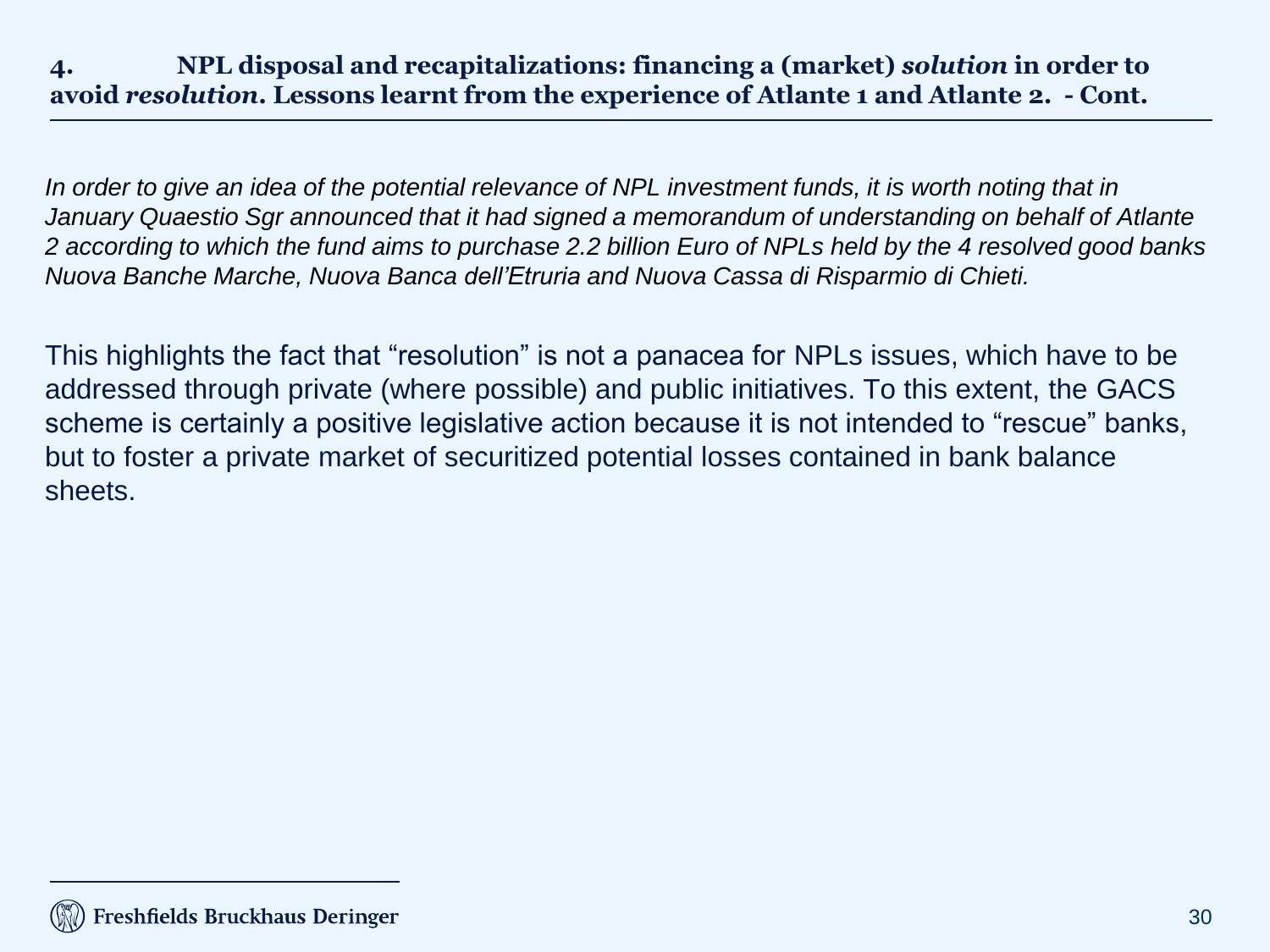### **5.1 Guarantees on newly issued liabilities and precautionary recapitalization: general measures drawn up on the basis of the MPS crisis.**

Public guarantees and precautionary recapitalizations are measures provided by the BRRD (art. 32, par. 4). Under specific circumstances, these measures must be taken in the public interest (*i.e.* in order to remedy a serious disturbance to the economy of a Member State and to preserve financial stability).

This means that where exceptional circumstances occur which require a bank's capital to be strengthened, authorities are allowed to provide extraordinary state aid, but this may only be of a *precautionary* and *temporary* nature. i.e. a State guarantee to back liquidity facilities; a State guarantee of newly issued liabilities; injection of own funds or purchase of capital instruments at prices and on terms that do not confer an advantage upon the institution.

Furthermore, the State guarantee or equivalent measures have to be "proportionate to remedy the consequences of the serious disturbance and shall not be used to offset losses that the institution has incurred or is likely to incur in the near future and is permitted as long as the bank is solvent and the intervention is compliant with the rules on State aid".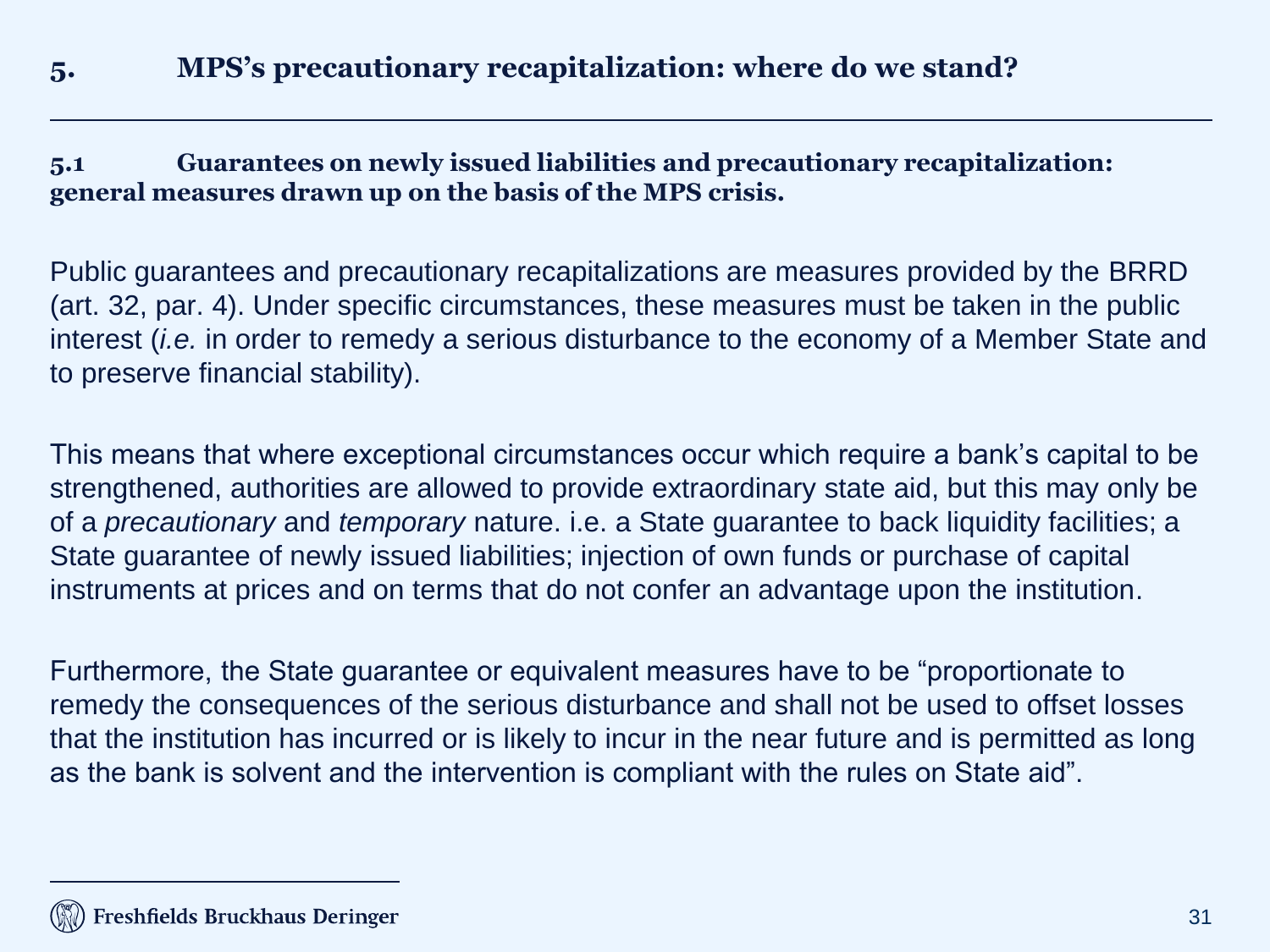In this respect, the same BRRD stipulates that a State can only intervene after the subordinated bonds are converted into equity (burden sharing). However, as highlighted by the same Bank of Italy, "*if the subordinated bonds were sold to retail customers without complying with the relevant transparency rules, the impact of the burden sharing principle may be mitigated*".

The described exceptional circumstance appears to have occurred in the case of Monte dei Paschi di Siena (MPS). At the end of 2016, following the MPS's failure to obtain a recapitalization from the market, the Italian Government passed a Decreto Legge setting up a national public support procedure designed in accordance with the BRRD rules.

In particular, by means of Decreto Legge no. 237/2016 (converted into Law no. 15/2017), the Government introduced rules intended to avoid the resolution of MPS, the fifth largest bank in Italy, which – if it had failed - would have caused a very serious disturbance to the market, undermining confidence.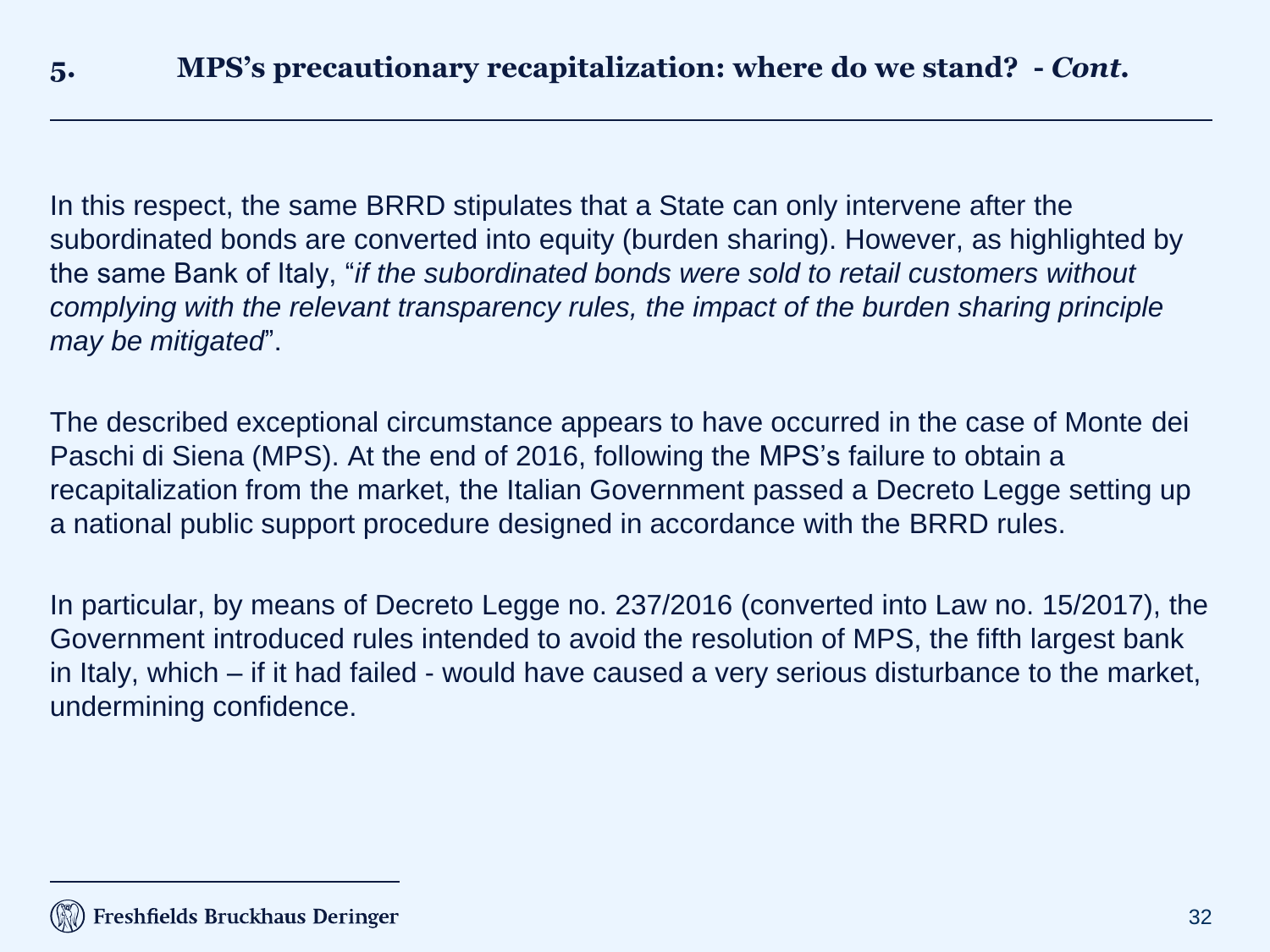The *Decreto Legge* empowers the Treasury to grant public support to Italian banks within the European state aid framework. Moreover, it provides for the creation of a fund with a capitalization of 20 billion euros for 2017 to cover the costs of State guarantees and share purchase and subscription by the Government in order to strengthen the capital of Italian banks.

Although the Decree's immediate purpose is to prevent MPS from triggering a resolution procedure, it is of course applicable to any Italian bank facing a financial crisis. It consists of two different sections (Titles):

- i. Provisions relating to the State guarantee of newly issued liabilities (articles from 1 to  $12$ :
- ii. Provisions regulating actions needed to strengthen capital (articles from 13 to 23-bis).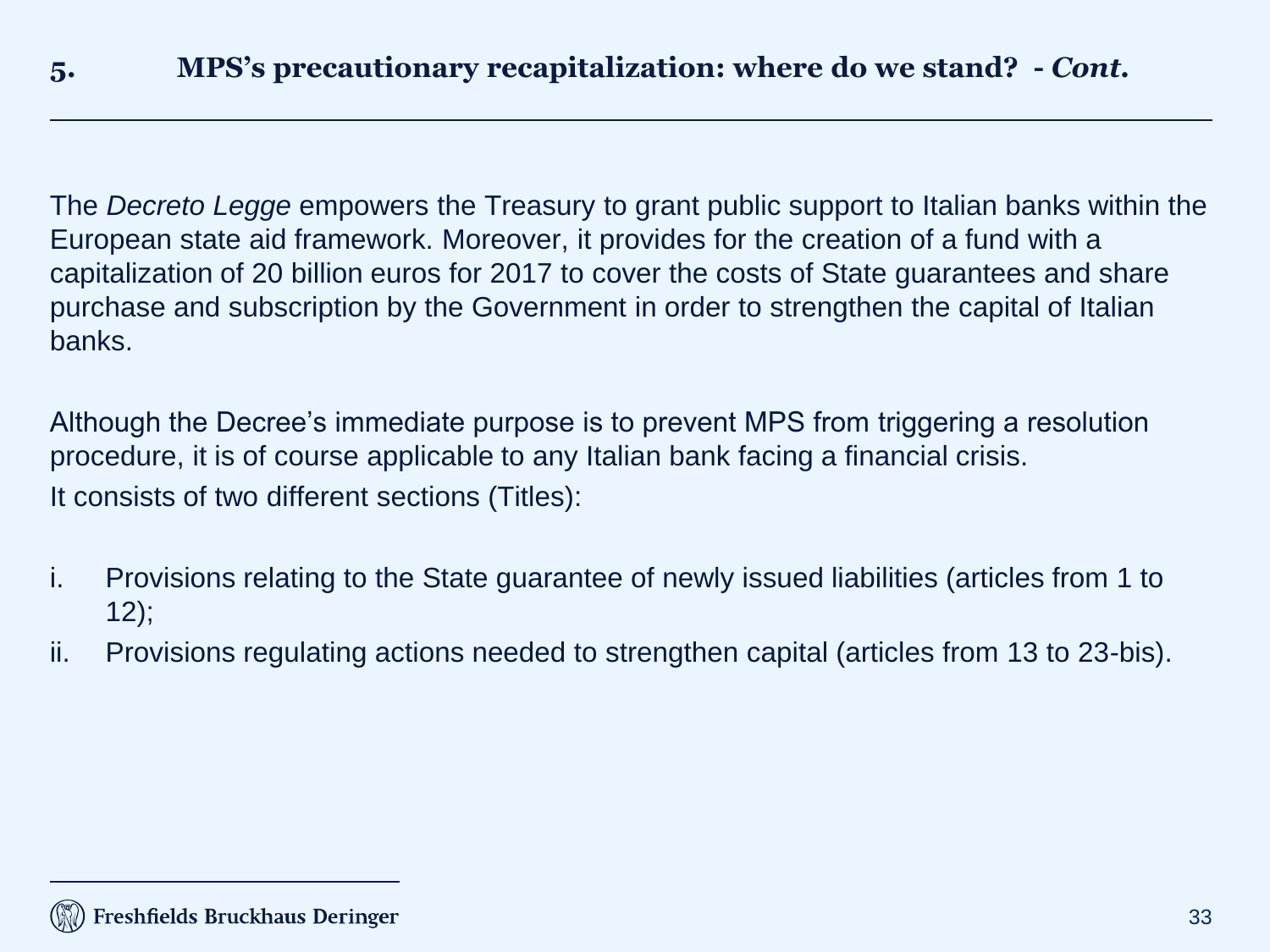### **5.2 State guarantee of newly issued liabilities**

The first set of rules allows the Treasury to grant a State guarantee on debt issued by Italian banks after 23 December 2016 and until 30 June 2017.

*Furthermore, Title I contains rules governing the supply of emergency liquidity assistance (ELA) by the Bank of Italy.*

*Let us start with the guarantee.* 

*It is clearly intended to improve the banks' ability to raise financial resources on the market: in fact, from a "market perspective", the guarantee represents an inducement for third party investors.* 

*From the point of view of the Italian legislator – and of the guaranteed bank –, the guarantee is an extraordinary tool of a quasi-contractual nature ("quasi-contractual" since the law regulates in detail its issue, fees and characteristics). In addition to market participants, the Treasury and the bank requesting the guarantee, another important role is played by the Commission, which has the ultimate decision on compatibility with state aid rules.*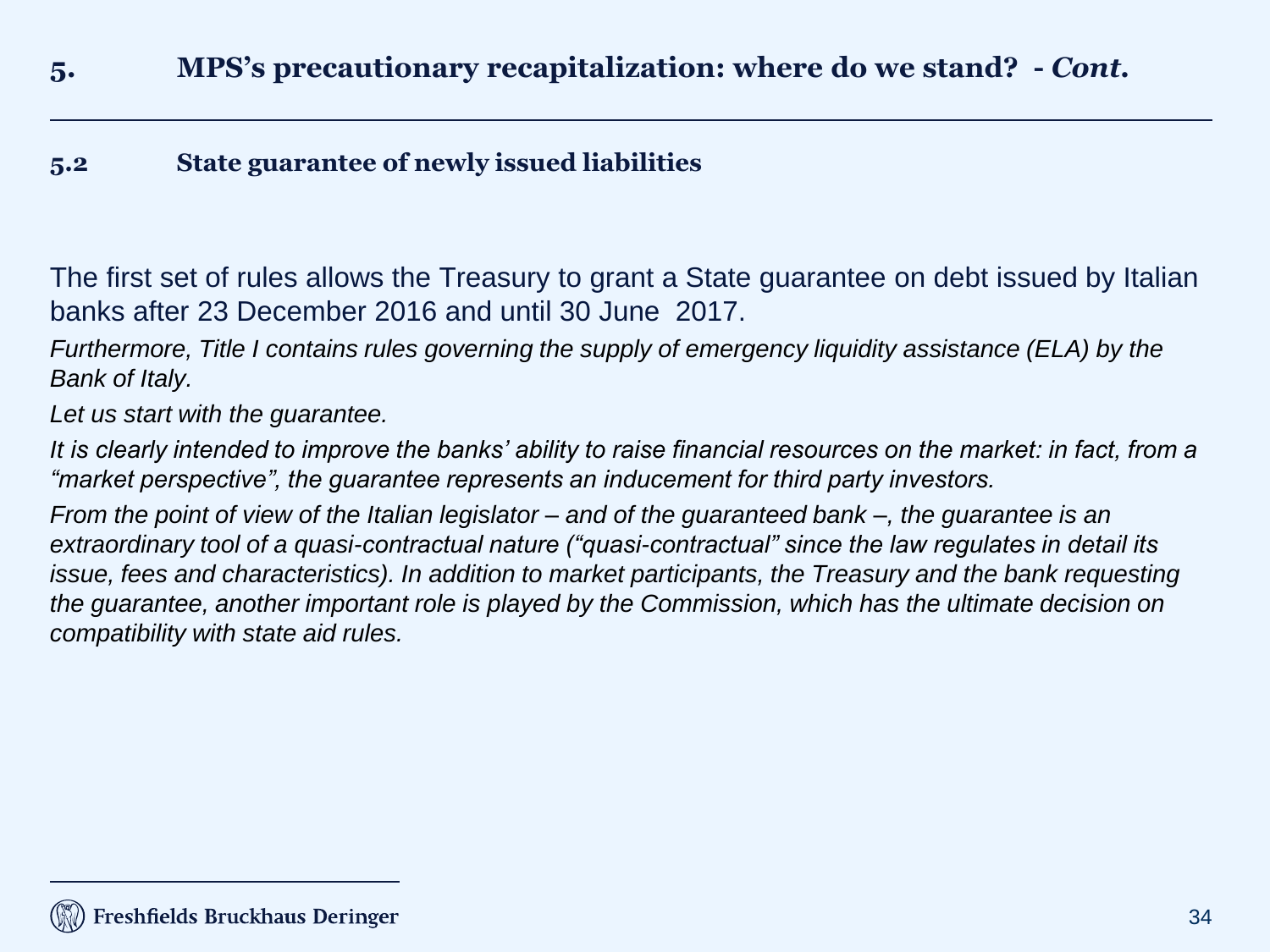*This being the complex framework of the (public and private) parties involved in the scheme, some clarification is needed with regard to the type of instruments involved in the guarantee.*

*At the request of the issuing bank, the State may issue the guarantee on debt instruments with a remaining duration of not less than three months (or two months, under specific circumstances) and no more than five years (or seven for covered bonds). The guarantee is only applicable to non-complex, nonsubordinated, fixed rate debt instruments.* 

*The State guarantee is granted on the basis of a case-by-case assessment by the competent supervisor (i.e. Bank of Italy or ECB). In order to obtain a positive assessment the bank must meet two cumulative conditions: (i) it must be in line with the own funds requirements set out under art. 92 of the CRR; (ii) it must meet the capital requirements as identified by stress testing. Where these conditions are satisfied, the Commission's prior approval is generally required.*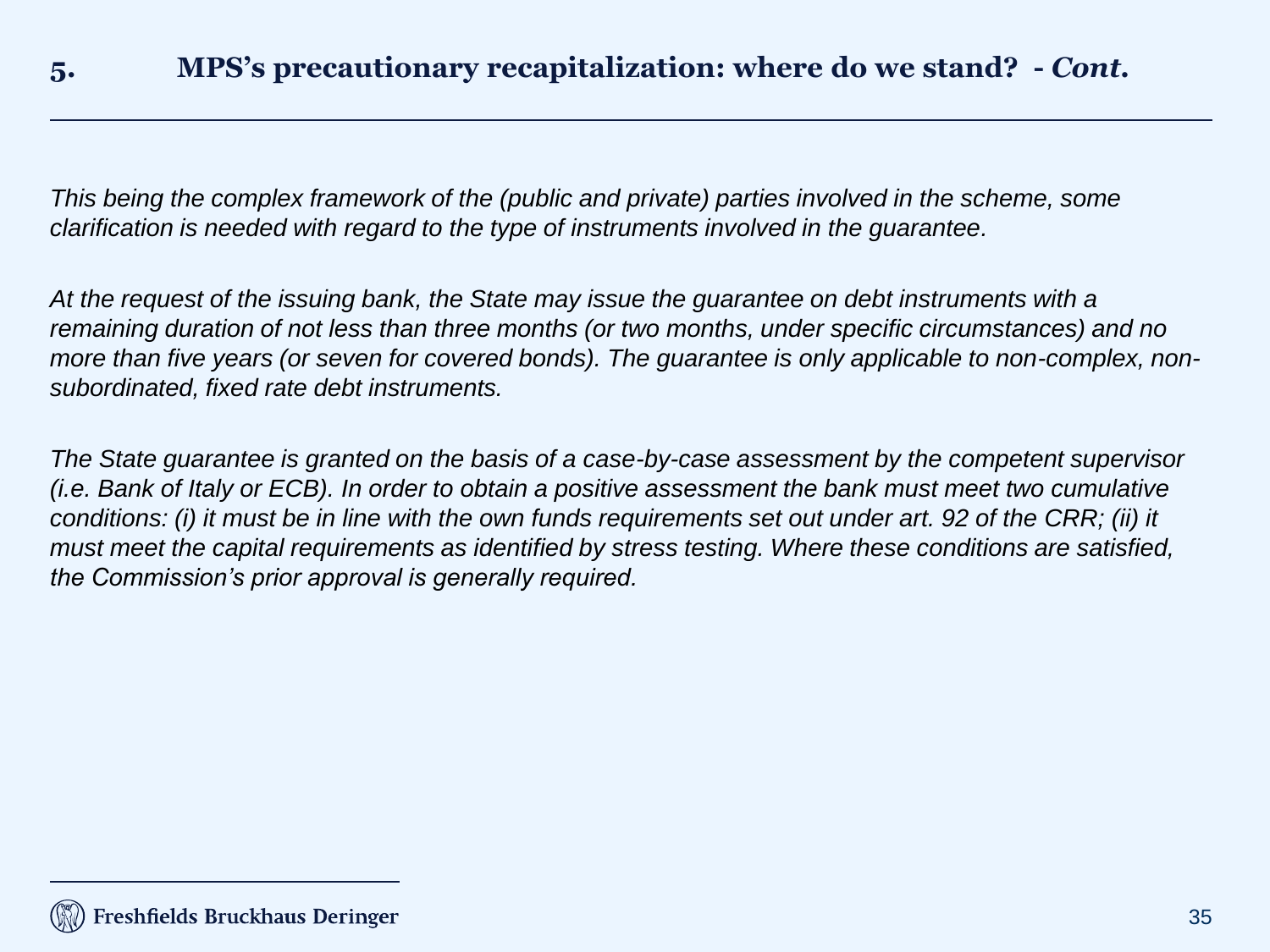*Where such conditions are not met (or where they are not cumulatively met), the State guarantee may still be granted to: (i) banks which have a positive net asset value but are nonetheless struggling to obtain urgent liquidity support or (ii) banks under resolution. In these cases, the Decreto Legge requires the Commission's prior approval on a case-by-case basis.*

The main characteristics of the guarantee are set out in the Decree: it must be unconditional and irrevocable, issued against a fee and cover principal and interest. This is why it can be described as "quasi-contractual": the main terms of the collateral agreement are provided for in detail by the law, which leaves no room for freedom of contract.

Of course, this is due to the need to comply with state aid rules and the BRRD. However, one might argue that both state aid rules and the BRRD are already applicable provisions of law, so that the Italian Government could have simply applied such provisions without passing a specific and apparently "unnecessary" *Decreto Legge*. However, the *Decreto Legge* presents several advantages.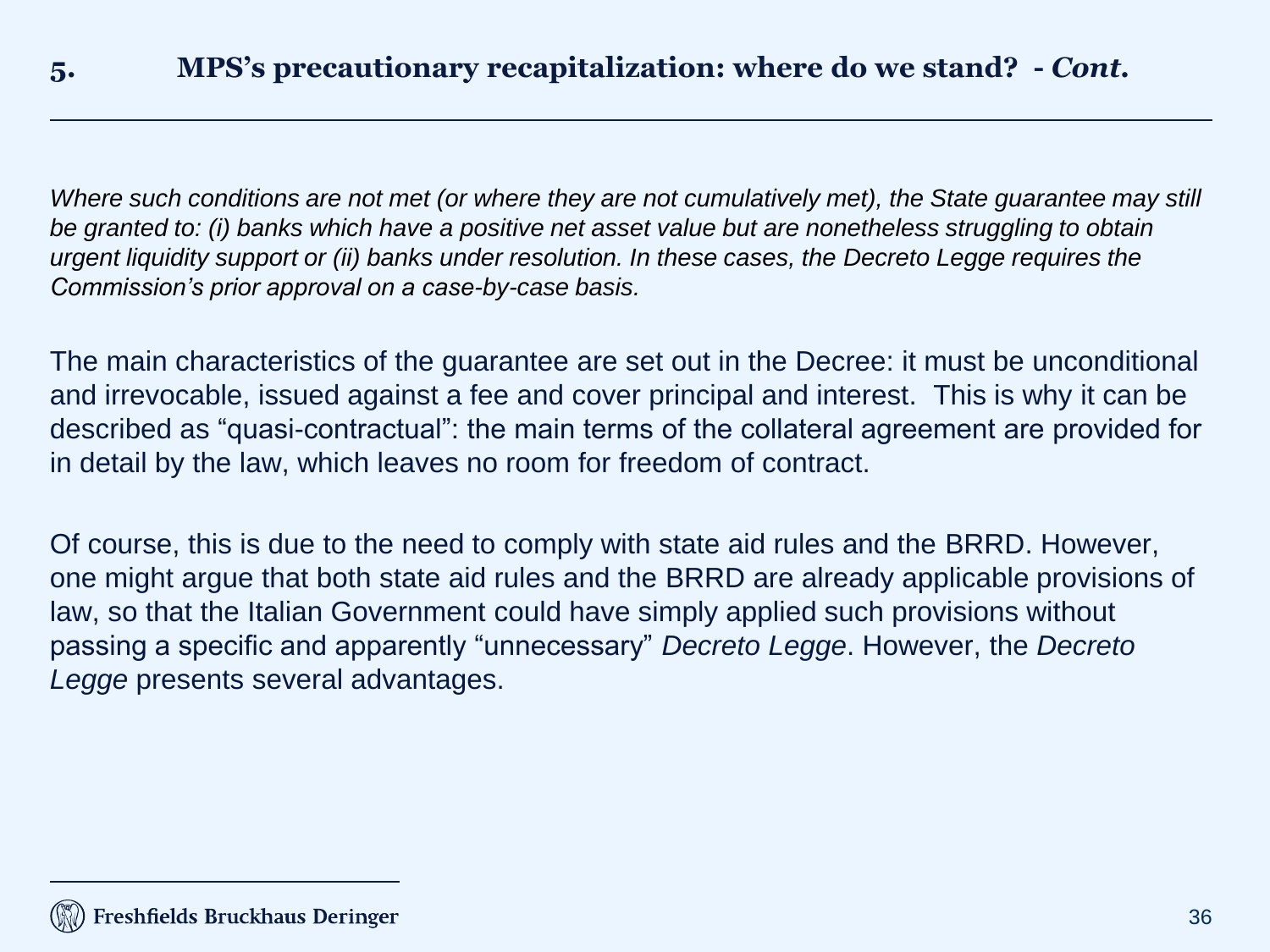*Firstly, it clarifies the guarantee framework, which is only generally referred to in the BRRD.* 

*Secondly, it allows the Italian authorities to have talks with the Commission regarding the guarantee scheme prior to approving the text (and this may have helped in getting a green light from Brussels).* 

*Thirdly, it strengthens the decision to issue the guarantee, both from the perspective of the investors that underwrite newly issued liabilities and with regard to judicial claims (if the Italian legislator were to use contractual instruments or secondary legislation, they could be challenged in court: since the State guarantee is envisaged by law, there are very few grounds to challenge the measure).*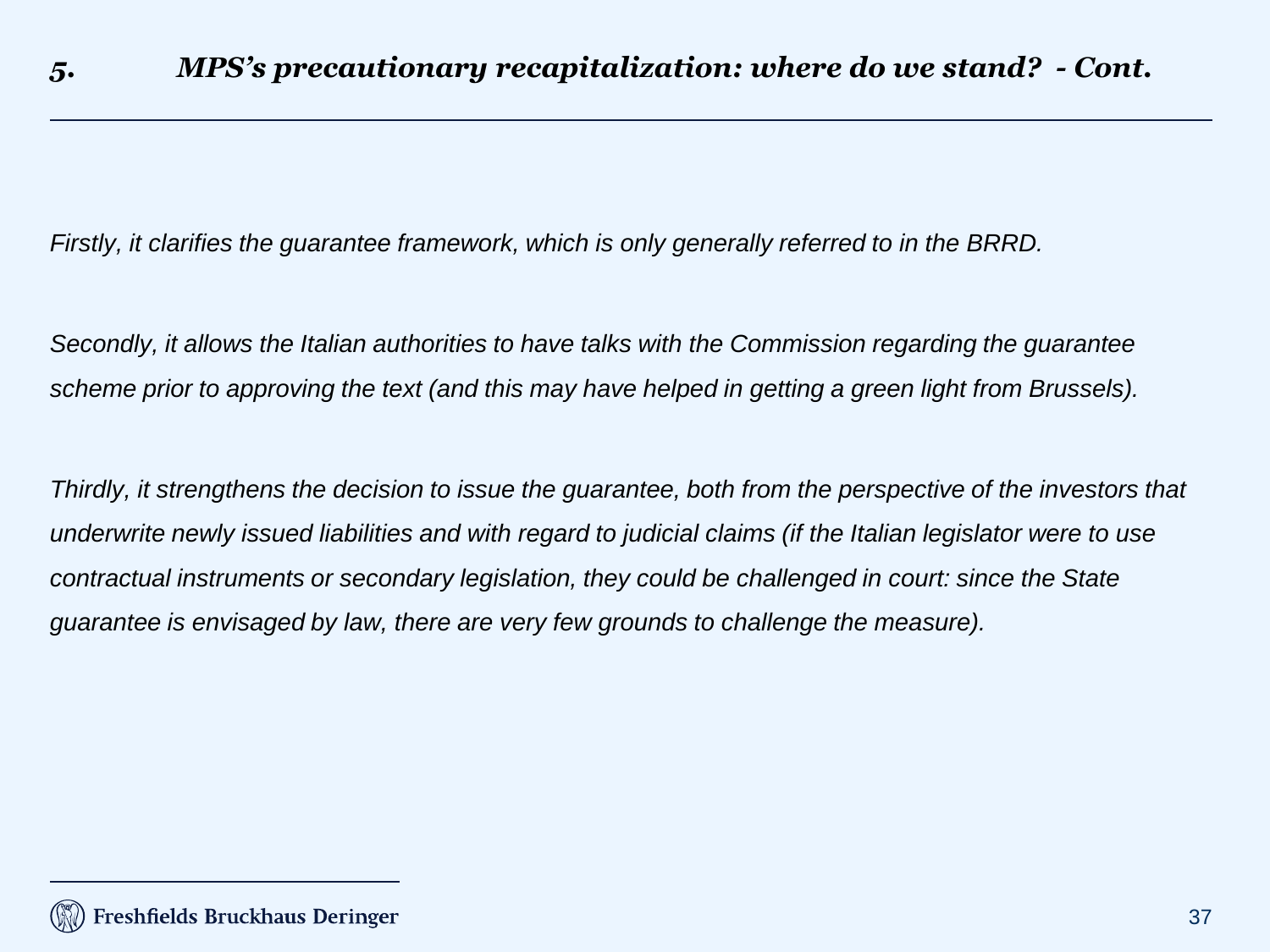### **5.3 Emergency Liquidity Assistance**

In addition to the aforementioned guarantee, article 10 of the *Decreto Legge* empowers the Bank of Italy to provide Emergency Liquidity Assistance (ELA). As is well known, under article 2, no. 29, BRRD, ELA means "the provision by a central bank of central bank money, or any other assistance that may lead to an increase in central bank money, to a solvent financial institution, or group of solvent financial institutions, that is facing temporary liquidity problems, without such an operation being part of monetary policy".

In this case, banks requesting ELA must have adequate collateral, to which a valuation haircut is applied based on the quality of the collateral itself. This State guarantee allows the amount of eligible collateral to grow, thereby increasing the possibility for banks to access this form of financing.

The provisions applicable to ELA are similar to those described with respect to the pure State guarantee. In addition, however, banks applying for ELA must present a restructuring plan which demonstrates their capacity to recover and to restore their ability to obtain funding from the market in the long term (when public support is no longer available).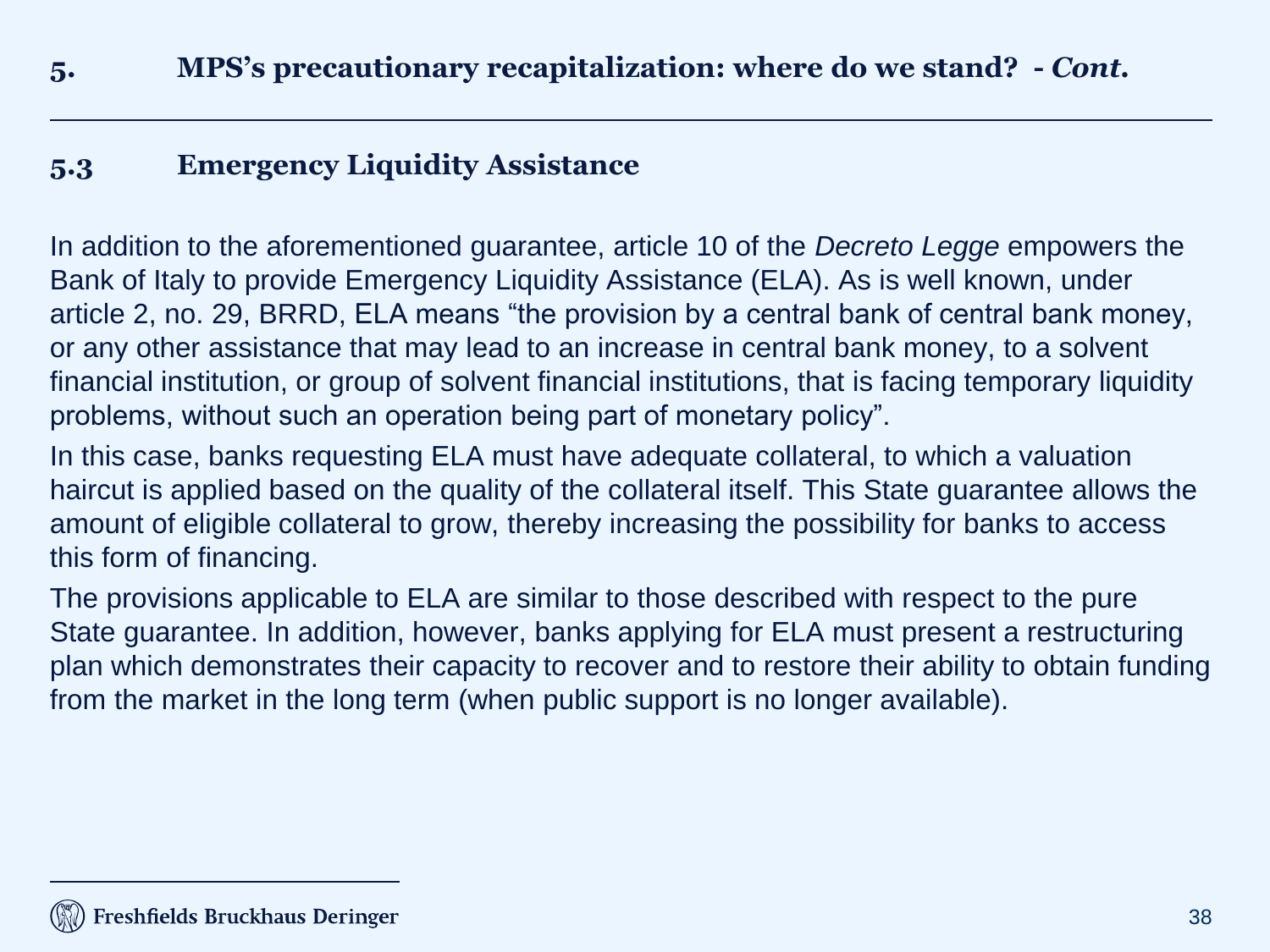### **5.4 Capital strengthening measures (precautionary recapitalization).**

The second part of the Decree regulates (public) precautionary recapitalization measures. Again, the purpose of the measure is to avoid or remedy a serious disturbance in the economy and to preserve financial stability.

Precautionary recapitalization is a tool which falls within the wider concept of "government financial stabilisation tools" (see articles 37, par. 10 and 56-58 of BRRD). This has been defined as a special government bailout regime [Gortsos].

Under the BRRD, where a public support measure is adopted, the relevant bank is failing or likely to fail and must, therefore, be subject to resolution or liquidated (if the conditions for resolution are not met, e.g.: there is no public interest).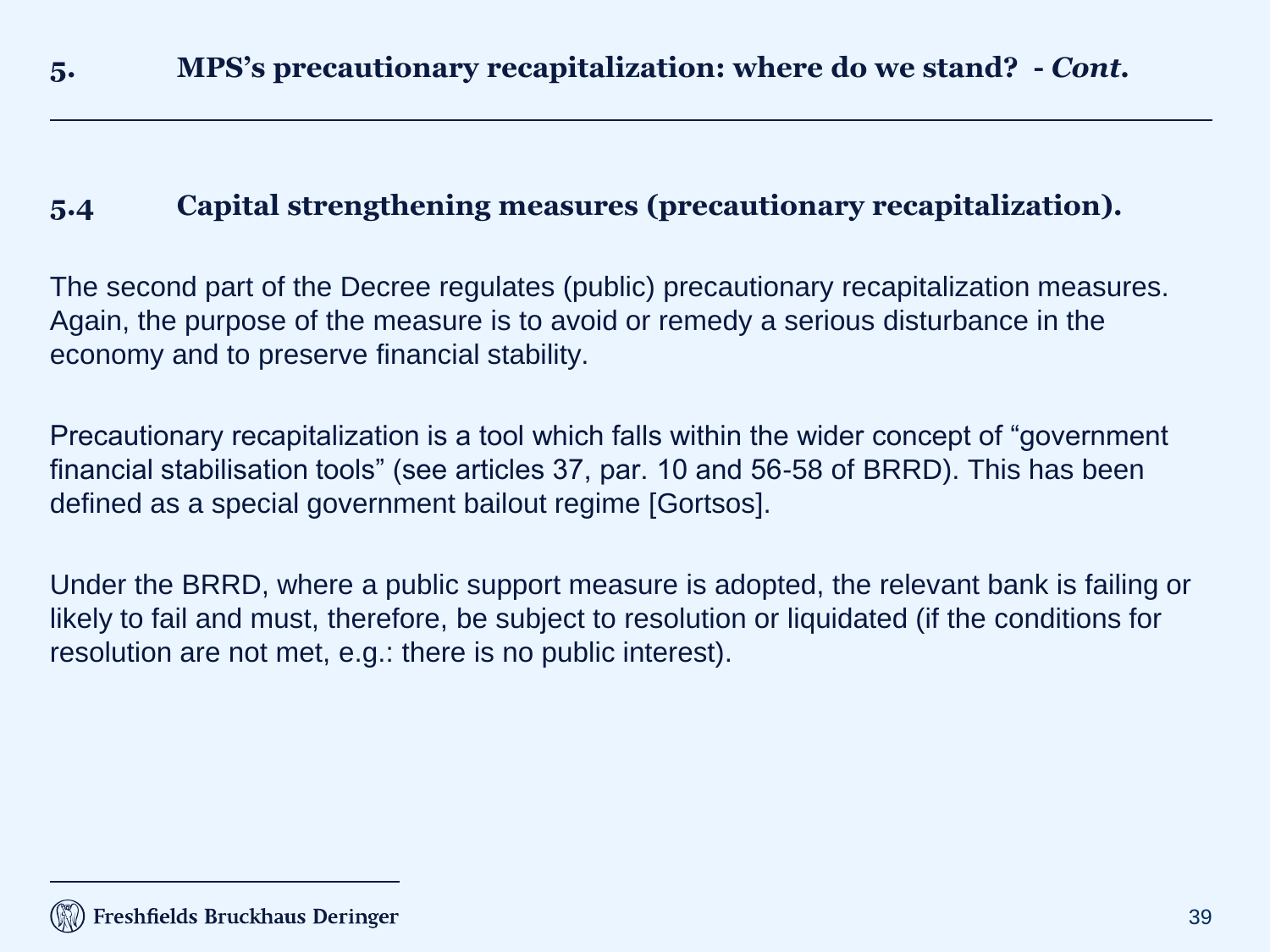*However, public precautionary recapitalization for the purpose of strengthening capital (without triggering resolution or liquidation) is allowed when a capital shortfall is identified under the adverse scenario of a stress test conducted at national or European level in order to remedy a serious disturbance in the economy and to preserve financial stability. According to the Head of the Directorate General for Financial Supervision and Regulation of the Bank of Italy: "The rationale behind this mechanism is that a bank, even if solvent, may be perceived by the market as being excessively risky under adverse stress conditions, circumstances which could themselves cause a deterioration of the bank's situation and its insolvency. Precautionary recapitalization may therefore resolve cases in which information asymmetries create obstacles to the proper functioning of market mechanisms, generating risks for the individual banks and for financial stability" [Barbagallo].*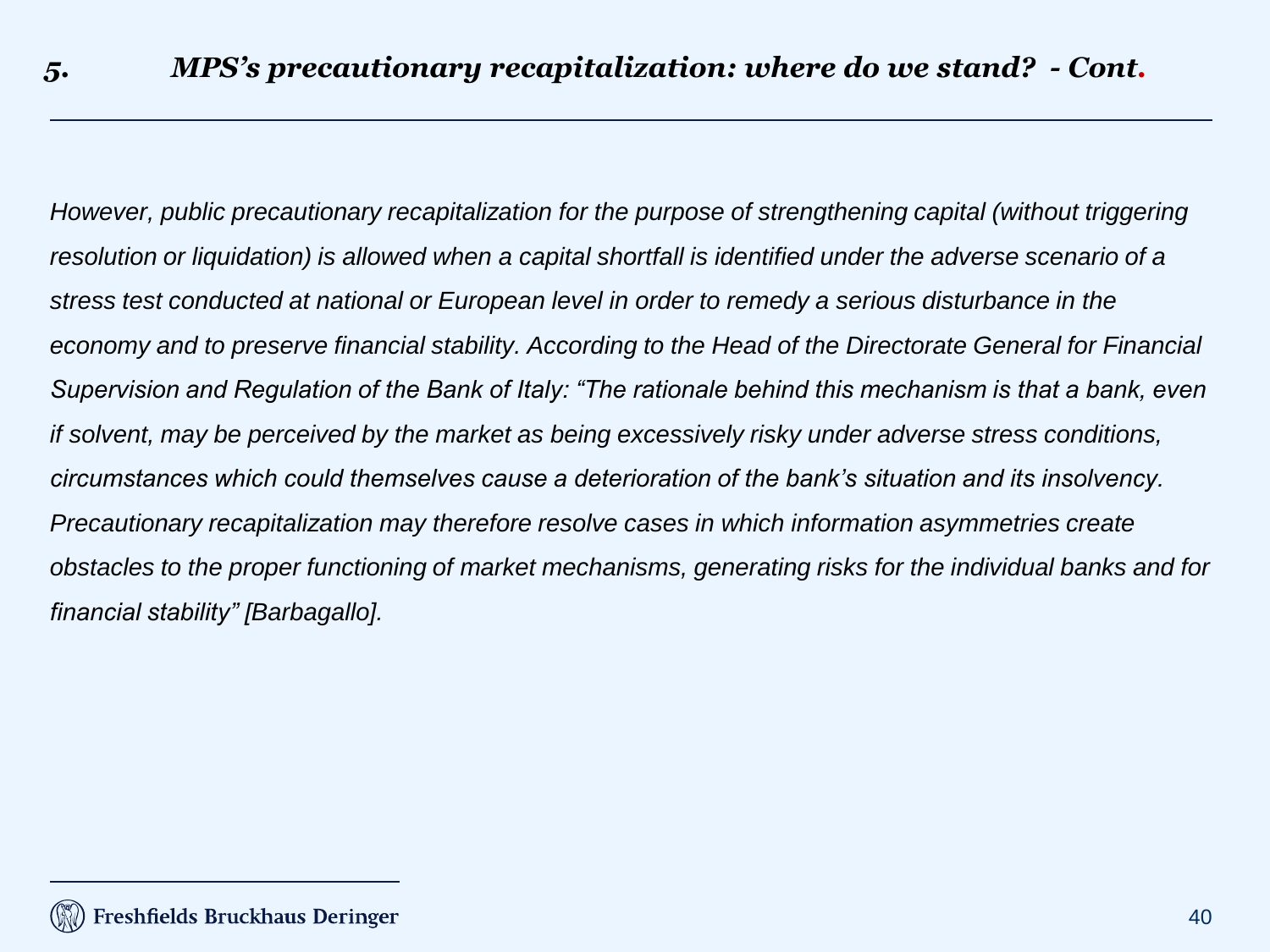*Although the case is regulated by the BRRD and its national implementing measures, the Italian Government has once again decided to provide more details of the recapitalizion scheme in the Decreto Legge . Accordingly, if such adverse conditions occur, the Italian Treasury "is authorized to purchase shares […] to cover capital deficits of Italian banks" (art. 13, Decreto Legge) identified under "the adverse scenario of a national or European stress test" (article 14, Decreto Legge).* 

In practice, Italian banks which, based on the result of a stress test, need to enhance their viability by increasing their capital, can submit a plan to the competent supervisor (Bank of Italy or ECB) which aims to strengthen their capital, indicating the measures to be implemented and the relevant timeframe.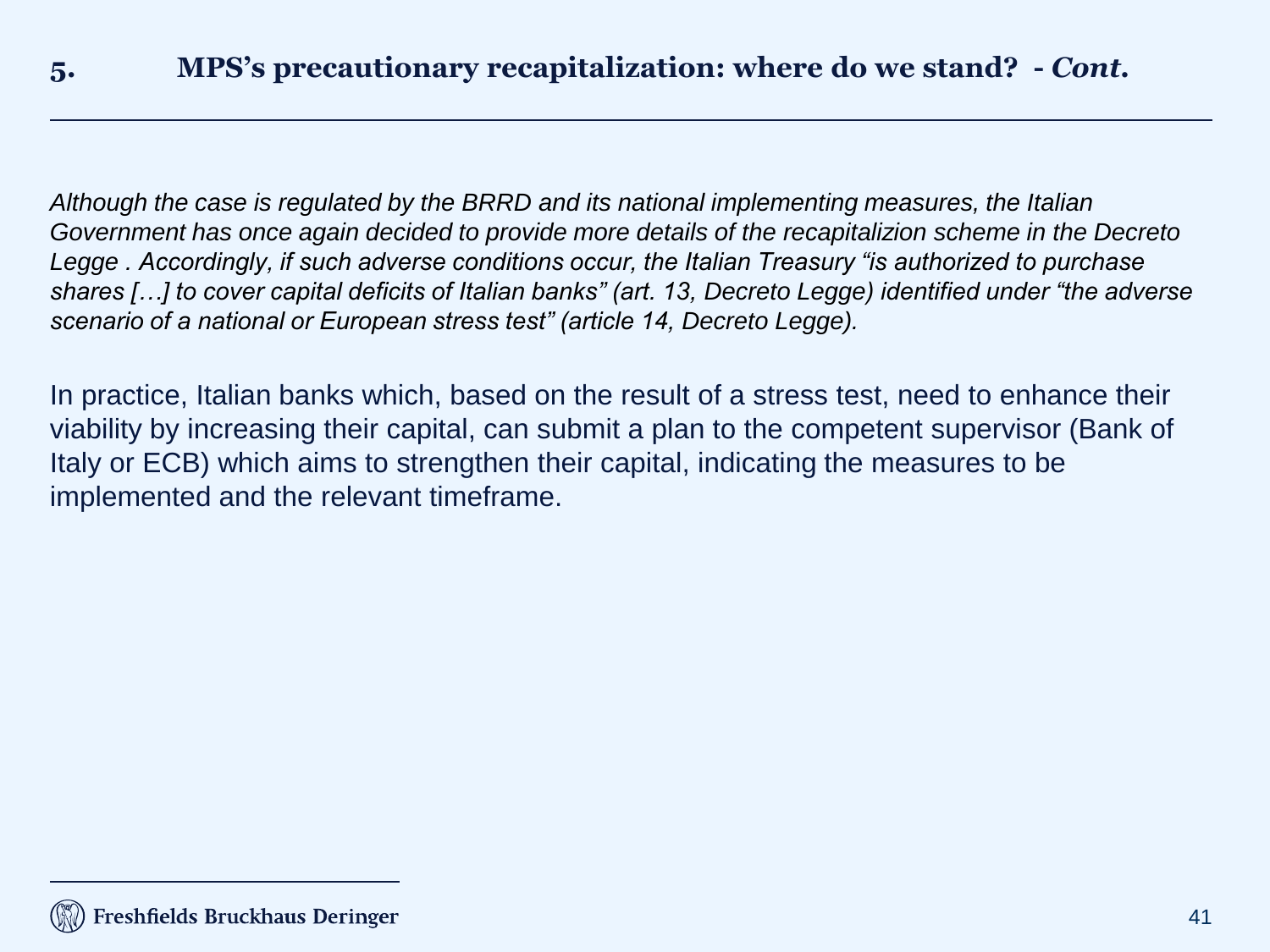Where the plan fails to meet the envisaged capital improvement target, the bank is entitled to ask the Treasury to underwrite (or purchase) its shares. The request must contain specific information and assessments. Any intervention is of course subject to the approval of the Commission: its assessment will be based upon the plan presented by the applicant bank.

Furthermore, State aid rules apply since pursuant to the *Decreto Legge* no shares of the bank may be underwritten and/or purchased by the Treasury without the prior application of the burden sharing principle. . In this respect, the *Decreto Legge* provides *inter alia* for the conversion of different classes of instruments issued by the bank to equity or, alternatively, for the write-down of such instruments and the assignment of newly issued ordinary shares to the holders, with the aim of limiting the use of public funds (the "no creditor worse off" principle applies).

It is worth noting that in addition to the *Decreto Legge* being a general law which is applicable to all banks, article 23 expressly provides for some of MPS's classes of instruments to be converted within this procedure, if MPS submits a request to the MEF for the subscription of its shares.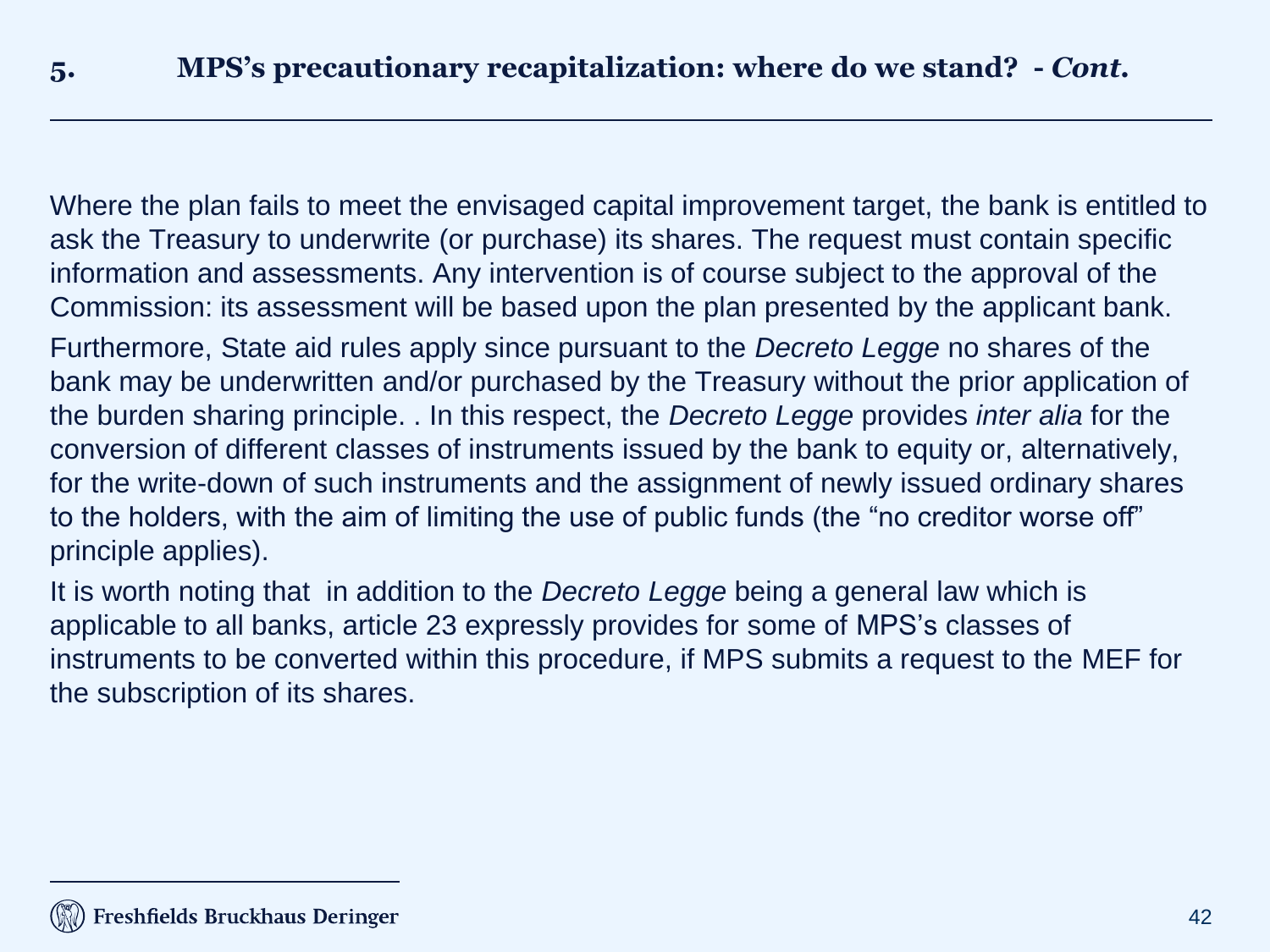## **6. Conclusions**

Many different actions have been taken in the last three years. Although the BRRD (and the SSM-SRM package) have introduced a common framework for dealing with banking crisis:

(i) they have not superseded the previous national winding-up procedures (and it might be argued that many principles of the old regime based on the 2001 Reorganisation and winding-up directive are still applicable, see the Portuguese case relating to the re-transfer of certain liabilities from the bridge bank resulting from the resolution of Banco Espirito Santo);

(ii) they have conveniently introduced several exceptions to the fundamental rule according to which no more bail-outs will take place (i.e. taxpayers may still bear the cost of the crisis, the only difference – which is a big difference – is that burden sharing has to be put in place before public funds are used).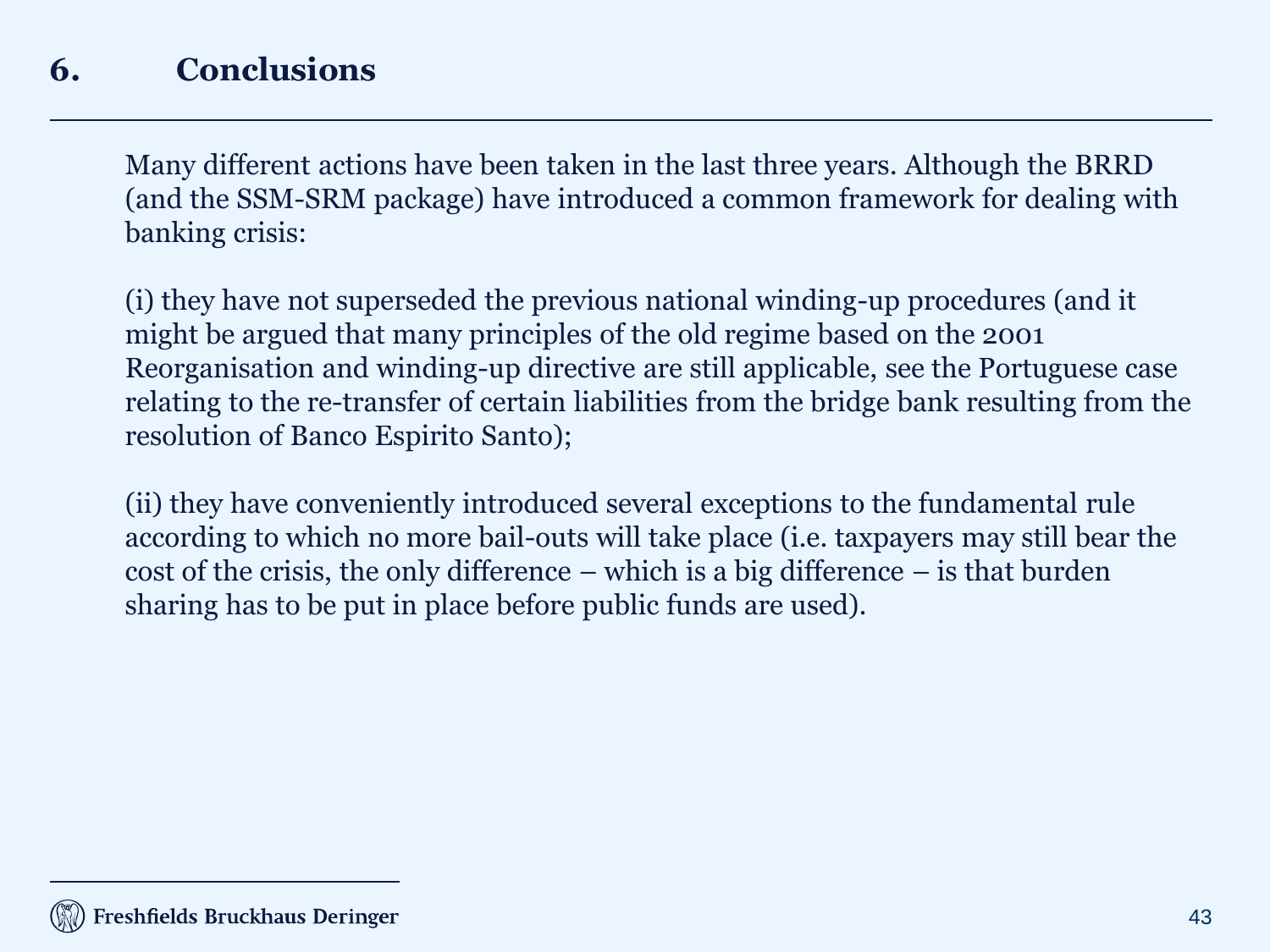This complicates the decision-making process: the banking crisis framework falls within the competence of many authorities (supervisors, EC, national Governments) and provides them with broad discretion as to whether a bank is to be resolved (and how), whether it is to be rescued (and how) and whether it has to be liquidated (and how). In the latter case, moreover, there is no common framework for liquidation and national procedures are still applicable, either alone – if there is no public interest – or in combination with resolution (see section 1).

In this respect, a further issue must be considered. There are potentially conflicting principles in the banking crisis arena. On the one hand, the Commission is responsible for ensuring that no prohibited state aid is supplied to failing banks. On the other hand, state aid may be provided where there is a need to protect the system from a serious disturbance. This assessment concerns the public interest, which must generally be assessed on a national basis (except in the case of large banks), while state aid assessments are always conducted by the Commission, which is a supranational authority.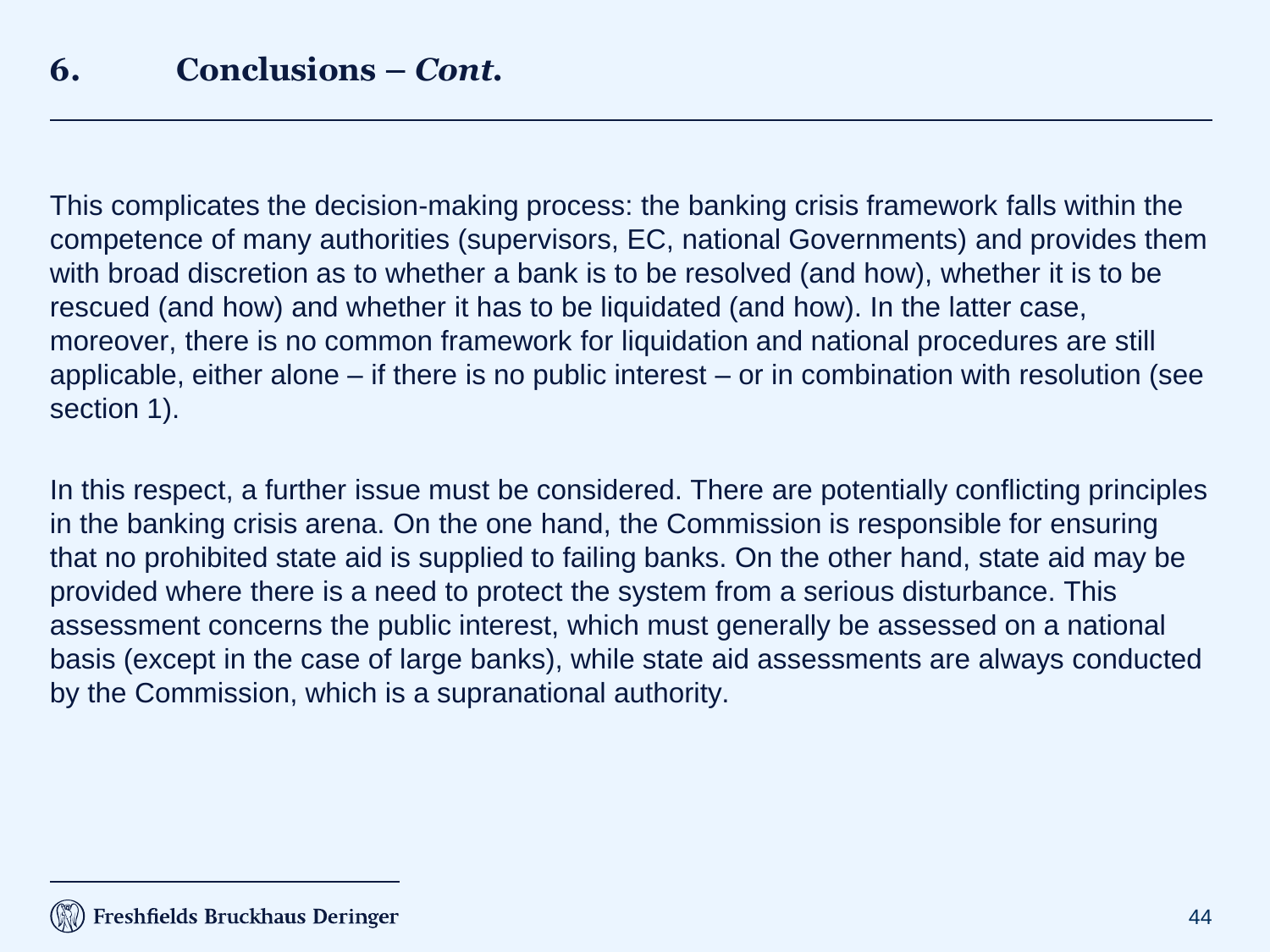In the clash between state aid rules and public interest, the decision to favour freedom of competition over depositor (or retail investor) protection may be very controversial. It is not necessarily the case that a strict application of state aid rules will improve the functioning of the market if it causes a wide lack of confidence. From this perspective, the actions taken by Italian authorities in order to avoid, as far as possible, the resolution of banks which have issued subordinated debt to retailers, either by compensating them *ex post* (4 banks) or protecting them *ex ante* (MPS), appears to be in line with the EBA advice and Regulation no. 2016/860 which provide clarification on when it is possible to exclude liabilities from bail-ins.

The common thread that links all the actions that I have attempted to describe is that state aid rules and taxpayers protection are subject to a limit, and this limit appears to be market confidence. Coming back to the first section, one might say that it is right to break the *mensa argentaria* if its creditors are given some hope for the future, if they are not, it is better not to break it.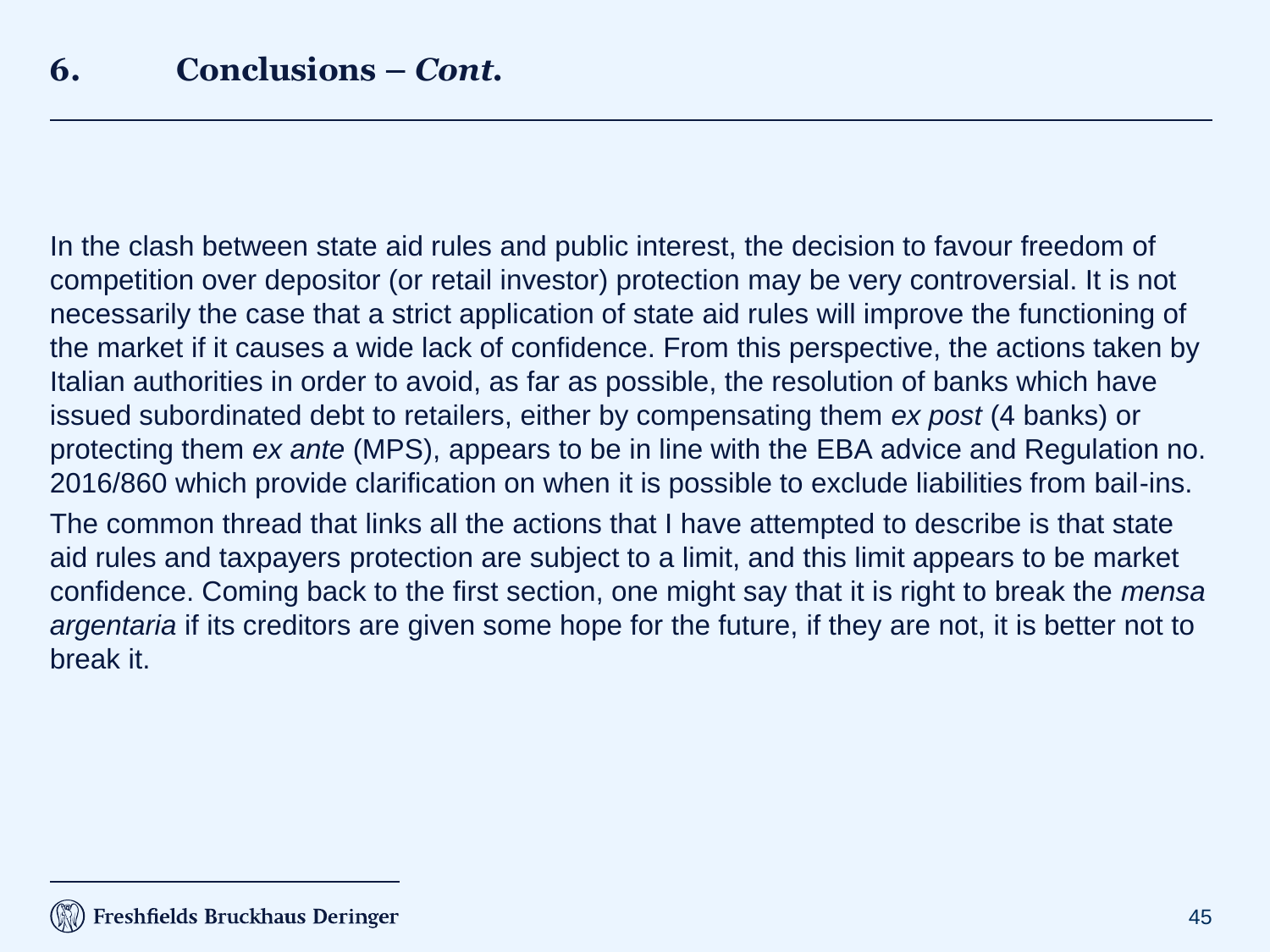*Another issue that needs to be addressed relates to the residual role of national winding-up procedures. As mentioned, neither the BRRD framework, nor the national laws implemented following the directive (e.g. Decreto Legge no. 237/2016) have repealed them.*

*Compulsory liquidation (liquidazione coatta amministrativa) still exists. As mentioned, it can be used as an alternative to resolution (as well as to other BRRD tools such as government stabilization schemes) or in combination with other measures. In the case of the 4 banks, it was applied to the four old legal entities – the "empty boxes" – following the transfer of the banks' businesses to the bridge banks.*

*Moreover, compulsory liquidation must be used in all cases in which the failing bank does not meet the requirements for resolution, in particular in the absence of public interest. This may imply that compulsory liquidation will apply to non-resolvable and smaller banks while larger banks must, at least in general, be subject to resolution. However, the recent Italian experience demonstrates that there may also be a public interest justifying resolution in the case of small or medium sized banks (4 banks). Furthermore, the MPS case shows that public interest is not necessarily best served by resorting to resolution.*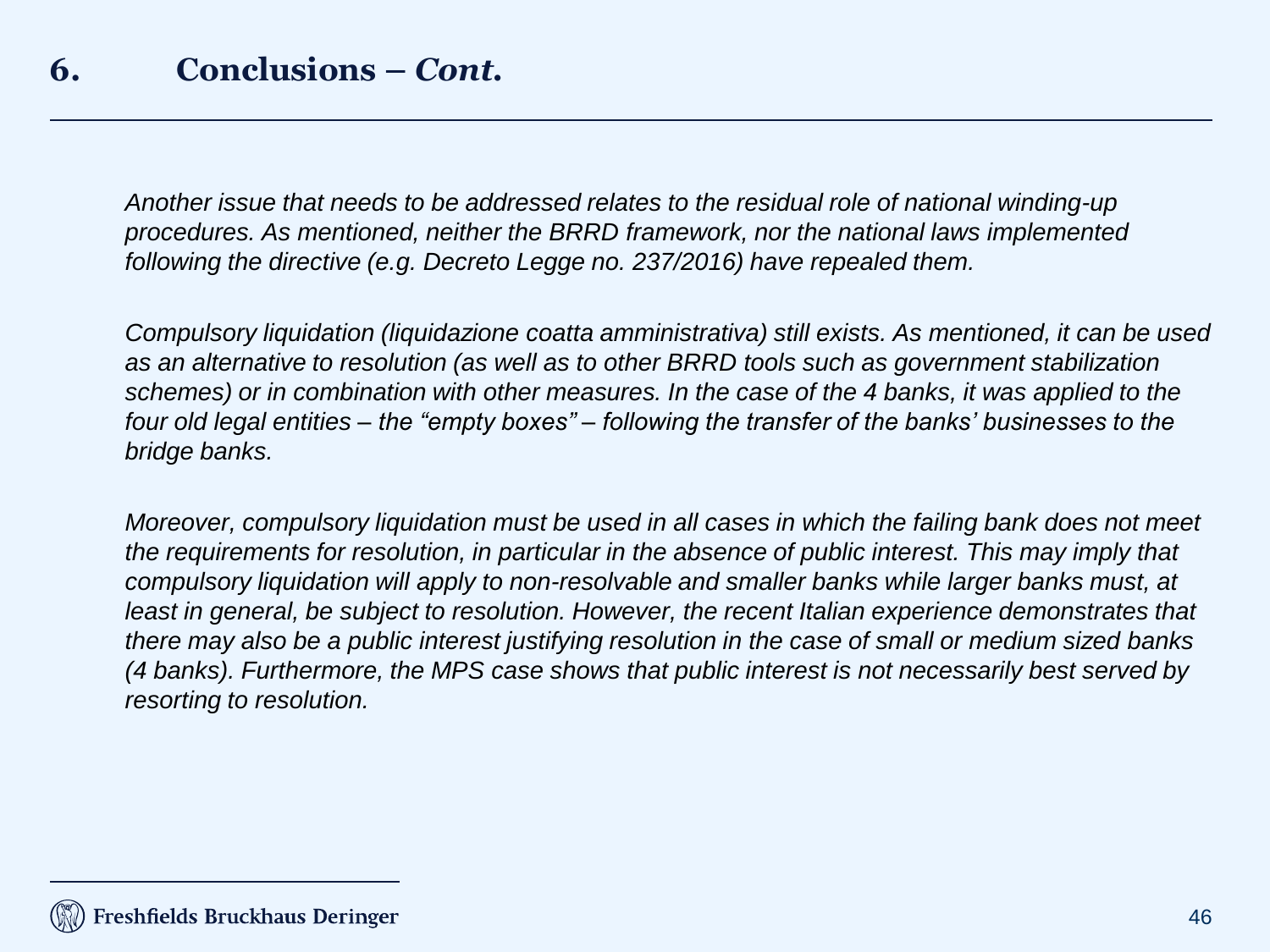*However, whether alone or in combination with other actions, Italian compulsory liquidation will continue to play an important role since – although it is less important than it was in the past – it will apply in many different cases (and is, in fact, applicable to many entities).* 

*A different approach has to be taken as far as special administration (amministrazione straordinaria) is concerned.*

*First of all, unlike the case of compulsory liquidation (which was and remains the general liquidation procedure applicable to banks), special administration has been profoundly transformed by the implementation of the BRRD.*

*Prior to the transposition of the directive, special administration was a temporary crisis management procedure applicable to banks in crisis but which had a chance of restoring their financial viability. It could also be applied to sound banks in cases of mismanagement. In order to restore the viability of the bank or to correct management infringements, the Bank of Italy could propose that the Ministry appoint a special director(s) (commissario/i). At the end of the special administration period (in principle, one year, but with the possibility of extension) the Bank of Italy could opt either to put the bank into liquidation or to return it to ordinary administration (depending on the outcome of the special administration). It is no secret that in the overwhelming majority of cases the outcome of the procedure has been liquidation.*

Freshfields Bruckhaus Deringer